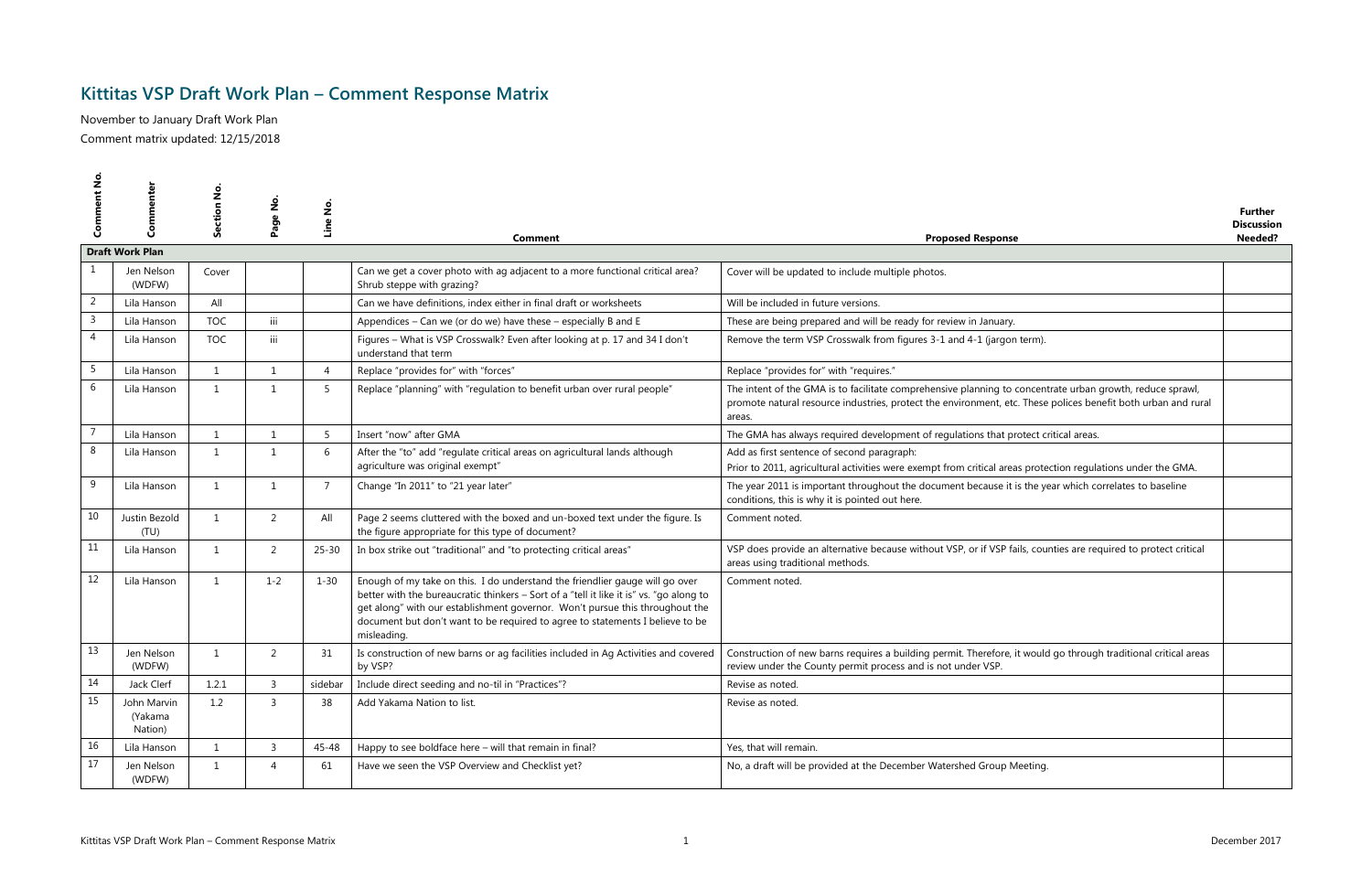| se                                                                               | <b>Further</b><br><b>Discussion</b><br>Needed? |
|----------------------------------------------------------------------------------|------------------------------------------------|
|                                                                                  |                                                |
|                                                                                  |                                                |
|                                                                                  |                                                |
|                                                                                  |                                                |
| Illy in the Yakima River Valley.                                                 |                                                |
|                                                                                  |                                                |
|                                                                                  |                                                |
|                                                                                  |                                                |
| ference will be added after the first mention                                    |                                                |
| County (County) under"                                                           |                                                |
|                                                                                  |                                                |
|                                                                                  |                                                |
|                                                                                  |                                                |
|                                                                                  |                                                |
| ail. The hydrography layer used was not the<br>sion will be used in the new map. |                                                |
|                                                                                  |                                                |
|                                                                                  |                                                |
|                                                                                  |                                                |
| d information on the County prior to the                                         |                                                |

| z<br>ق<br>ت | Commenter                                              | ction No<br>ق | $\dot{\mathsf{z}}$<br>Page | Line No.    | <b>Comment</b>                                                                                                                                                                                                     | <b>Proposed Response</b>                                                                                                                                                                                      | <b>Further</b><br><b>Discussion</b><br>Needed? |
|-------------|--------------------------------------------------------|---------------|----------------------------|-------------|--------------------------------------------------------------------------------------------------------------------------------------------------------------------------------------------------------------------|---------------------------------------------------------------------------------------------------------------------------------------------------------------------------------------------------------------|------------------------------------------------|
| 18          | Justin Bezold<br>(TU)                                  | 1             | $\overline{4}$             | 66          | The work plan organization might be more useful presented to the reader<br>earlier in the section. Otherwise we can rely on a table of contents.                                                                   | Comment noted.                                                                                                                                                                                                |                                                |
| 19          | Kat Satnik<br>(KCWP)                                   | 1             | $\overline{4}$             | 79          | Development "of" the workplan                                                                                                                                                                                      | Revise as noted.                                                                                                                                                                                              |                                                |
| 20          | Lila Hanson                                            | 2             | 6                          | 99          | Can middle sentence be boldface - same as 2-9-170                                                                                                                                                                  | Revise as noted.                                                                                                                                                                                              |                                                |
| 21          | Jen Nelson<br>(WDFW)                                   | 1             | 6                          | 101         | Wenatchee National Forest should be Okanogan-Wenatchee National Forest<br>throughout the document                                                                                                                  | Revise as noted.                                                                                                                                                                                              |                                                |
| 22          | Lila Hanson                                            | 2             | 6                          | 103         | Influence of winds                                                                                                                                                                                                 | Add sentence to end of paragraph:<br>Additionally, private lands are influenced by high winds, especially in the Yakima River Valley.                                                                         |                                                |
| 23          | Kat Satnik<br>(KCWP)                                   | 2             | 6                          | 106         | Remove comma and fix verb agreement                                                                                                                                                                                | Revise as noted.                                                                                                                                                                                              |                                                |
| 24          | Kat Satnik<br>(KCWP)                                   | 2             | $\overline{7}$             | Text<br>box | Lake Cle Elum Dam                                                                                                                                                                                                  | Revise as noted.                                                                                                                                                                                              |                                                |
| 25          | Kat Satnik<br>(KCWP)                                   | 2             | $\overline{7}$             | 142         | Proposed "the" final                                                                                                                                                                                               | Revise as noted.                                                                                                                                                                                              |                                                |
| 26          | Kat Satnik<br>(KCWP)                                   | 2             | $\overline{7}$             | 149         | County should not be capitalized. This error is repeated throughout the entirety<br>of the first four sections.                                                                                                    | County is used as an abbreviated version of Kittitas County. A reference will be added after the first mention<br>on page 1.                                                                                  |                                                |
| 27          | Lila Hanson                                            | 2             | $\overline{7}$             | 149         | Obvious error in mixing up east and west 7" in east (vantage) and 129" in west<br>(pass)                                                                                                                           | "as an alternative to managing agricultural activates in <b>Kittitas County (County)</b> under"<br>Revise as noted.                                                                                           |                                                |
| 28          | Jack Clerf                                             | 2.1.1         | $\overline{7}$             | 149,<br>150 | Areas of precipitation are reversed                                                                                                                                                                                | Revise as noted.                                                                                                                                                                                              |                                                |
| 29          | Justin Bezold<br>(TU)                                  | 2             | $\overline{7}$             | 149-150     | "western" and "eastern" portions of the county should be switched.                                                                                                                                                 | Revise as noted.                                                                                                                                                                                              |                                                |
| 30          | John Marvin<br>(Yakama<br>Nation)                      | 2.1.1         | $\overline{7}$             | 149-150     | Western/eastern swapped.                                                                                                                                                                                           | Revise as noted.                                                                                                                                                                                              |                                                |
| 31          | Jen Nelson<br>(WDFW)                                   | 2             | 8                          | Fig 2.1     | The hydro layer on the south side of the river and in badger pocket are missing<br>some streams; the legend and notes (public land) don't pertain to what is shown<br>and/or isn't easily recognized as displayed. | Maps will be included in full page size to provide additional detail. The hydrography layer used was not the<br>Washington Department of Natural Resources version. That version will be used in the new map. |                                                |
| 32          | Jen Nelson<br>(WDFW)                                   | 2             | 8                          | 160         | Please add a quick line to define where you're including shrub-steppe lands as<br>they're important for habitat and grazing                                                                                        | Revise as noted.                                                                                                                                                                                              |                                                |
| 33          | John Marvin<br>(Yakama<br>Nation)                      | 2.1.2         | 8                          | 162         | Add reference to shrub-steppe habitat.                                                                                                                                                                             | Revise as noted.                                                                                                                                                                                              |                                                |
| 34          | Kat Satnik<br>(KCWP)                                   | 2             | 8                          | 164         | Insert comma after River                                                                                                                                                                                           | Revise as noted.                                                                                                                                                                                              |                                                |
| 35          | Jen Nelson<br>(WDFW)                                   | 2             | 8-9                        | 163-167     | What do the soils tell us about ag or critical areas? Is there more discussion<br>later on? The figure 2.2 (with loam, etc.) doesn't relate back to the text.                                                      | The soils map and description is intended to provide background information on the County prior to the<br>discussion of baseline conditions.                                                                  |                                                |
|             | Kittitas VSP Draft Work Plan - Comment Response Matrix |               |                            |             | $\mathcal{L}$                                                                                                                                                                                                      |                                                                                                                                                                                                               | December 2017                                  |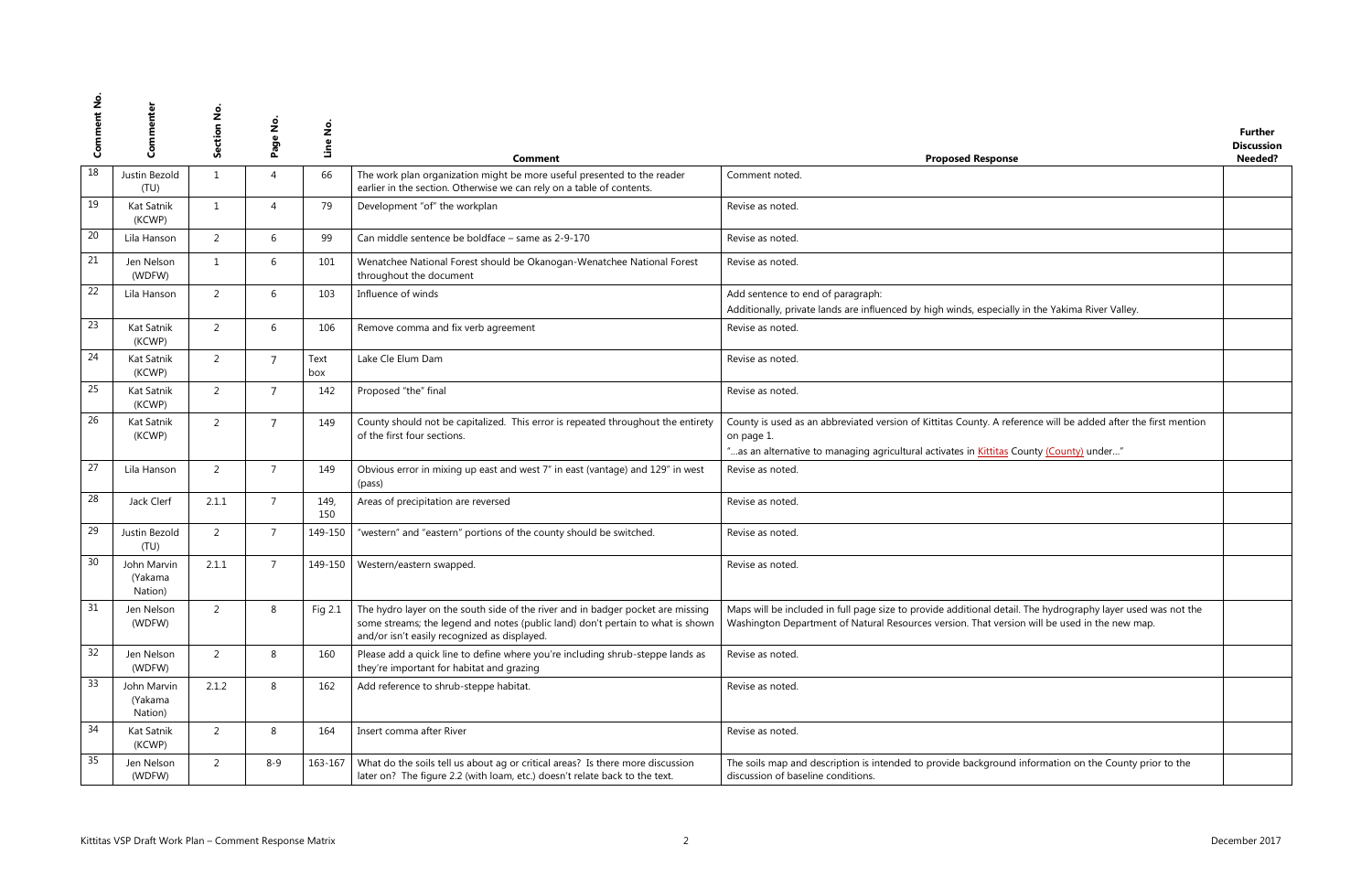| se                                                                                                                                                                                                                              | <b>Further</b><br><b>Discussion</b><br>Needed? |
|---------------------------------------------------------------------------------------------------------------------------------------------------------------------------------------------------------------------------------|------------------------------------------------|
| nt of Natural Resources version. That version<br>J.                                                                                                                                                                             |                                                |
|                                                                                                                                                                                                                                 |                                                |
| sion of public access opportunities, therefore,                                                                                                                                                                                 |                                                |
|                                                                                                                                                                                                                                 |                                                |
| dd footnote to clarify.                                                                                                                                                                                                         |                                                |
| ral viability.                                                                                                                                                                                                                  |                                                |
| uding the Yakima Canyon area south of<br>to inventory initially because they were not<br>Department of Agriculture data. Tax parcel<br>ent the other data in order to capture the<br>data will be displayed in updated maps and |                                                |
| non-public lands.                                                                                                                                                                                                               |                                                |
|                                                                                                                                                                                                                                 |                                                |
| culture there are 326 farms in Kittitas County<br>to Table 2-3 to reflect this.                                                                                                                                                 |                                                |
|                                                                                                                                                                                                                                 |                                                |
|                                                                                                                                                                                                                                 |                                                |
| ultural products, including livestock" then they<br>al activities on page 2.                                                                                                                                                    |                                                |
|                                                                                                                                                                                                                                 | Υ                                              |
|                                                                                                                                                                                                                                 |                                                |
| average net cash income per farm is<br>between farms is not shown in the data.                                                                                                                                                  |                                                |
| e CA definitions to match draft CAO.                                                                                                                                                                                            |                                                |
|                                                                                                                                                                                                                                 |                                                |

| კ  | දු                                                     | Section No | $\frac{1}{2}$<br>Page | $\frac{1}{2}$<br><u>uine</u> | Comment                                                                                                                                                                                                                       | <b>Proposed Response</b>                                                                                                                                                                                                                                                                                                                                                                                                                                                                                                                                                | <b>Further</b><br><b>Discussion</b><br>Needed? |
|----|--------------------------------------------------------|------------|-----------------------|------------------------------|-------------------------------------------------------------------------------------------------------------------------------------------------------------------------------------------------------------------------------|-------------------------------------------------------------------------------------------------------------------------------------------------------------------------------------------------------------------------------------------------------------------------------------------------------------------------------------------------------------------------------------------------------------------------------------------------------------------------------------------------------------------------------------------------------------------------|------------------------------------------------|
| 36 | Jen Nelson<br>(WDFW)                                   | 2          | 9                     | 168 Fig<br>$2 - 2$           | Hydro layer seems incomplete for south of Yakima River and Badger Pocket.<br>Please check all figures                                                                                                                         | The hydrography layer used was not the Washington Department of Natural Resources version. That version<br>will be used in a revised map and all maps will be full page sized.                                                                                                                                                                                                                                                                                                                                                                                          |                                                |
| 37 | Lila Hanson                                            | 2          | 9                     | 170                          | Could this also be boldface with public land similarly in bold face when cited?                                                                                                                                               | Revise as noted.                                                                                                                                                                                                                                                                                                                                                                                                                                                                                                                                                        |                                                |
| 38 | Jen Nelson<br>(WDFW)                                   | 2          | $\mathsf{q}$          | 178                          | Wenas & Quilomene wildlife areas are in Kittitas County too in addition to<br>several river access sites. Even portions of Oak Cr Wildlife Area are in Kittitas<br>County                                                     | Add these wildlife areas to list. The VSP does not require discussion of public access opportunities, therefore,<br>this is not a complete list.                                                                                                                                                                                                                                                                                                                                                                                                                        |                                                |
| 39 | Kat Satnik<br>(KCWP)                                   | 2          | 10                    | 183                          | Where does irrigated pasture fit into the four categories? It appears to not be<br>included.                                                                                                                                  | Irrigated pasture is considered an irrigated agricultural activity.                                                                                                                                                                                                                                                                                                                                                                                                                                                                                                     |                                                |
| 40 | Lila Hanson                                            | 2          | 10                    | 187                          | What about urban and UGA? Is 1,494,400 really 100%, not noted as such                                                                                                                                                         | This is the total county area including UGAs and urban areas. Add footnote to clarify.                                                                                                                                                                                                                                                                                                                                                                                                                                                                                  |                                                |
| 41 | Lila Hanson                                            | 2          | 11                    | 189                          | box above - wildland fire prone areas are not critical areas under GMA                                                                                                                                                        | Correct, reference to wildfire prone areas is relating to agricultural viability.                                                                                                                                                                                                                                                                                                                                                                                                                                                                                       |                                                |
| 42 | Jen Nelson<br>(WDFW)                                   | 2          | 11                    | 190 Fig<br>$2 - 4$           | Hydro layer, but is Eaton included in Rangeland? It should be. Did much of the<br>Eaton Ranch not show up in the accounting for percentages if it's not shown<br>here?                                                        | Yes, the rangeland in the shrub-steppe areas of the County (including the Yakima Canyon area south of<br>Ellensburg) were included this figure. These lands were difficult to inventory initially because they were not<br>included in either the Farm Service Agency or Washington State Department of Agriculture data. Tax parcel<br>data with Department of Revenue codes were used to supplement the other data in order to capture the<br>lands that were not included. The revised agricultural land cover data will be displayed in updated maps and<br>tables. |                                                |
| 43 | Lila Hanson                                            | 2          | 11                    | 194                          | Insert "non-public" before "lands" at the end of sentence                                                                                                                                                                     | This is referring to the percentage of the entire county not just non-public lands.                                                                                                                                                                                                                                                                                                                                                                                                                                                                                     |                                                |
| 44 | Justin Bezold<br>(TU)                                  | 2          | 12                    | 195-200                      | The paragraph reads oddly, specifically the sentence starting "Irrigated, dryland,<br>and $\dots$ ."                                                                                                                          | Revise as noted.                                                                                                                                                                                                                                                                                                                                                                                                                                                                                                                                                        |                                                |
| 45 | John Marvin<br>(Yakama<br>Nation)                      | 2.2        | $12 \overline{ }$     | 201-206                      | How are hobby farms without income accounted for?                                                                                                                                                                             | According to the U.S. Department of Agriculture Census of Agriculture there are 326 farms in Kittitas County<br>with sales of less than \$1,000 per year. A new row will be added to Table 2-3 to reflect this.                                                                                                                                                                                                                                                                                                                                                         |                                                |
| 46 | Justin Bezold<br>(TU)                                  | 2          | 12                    | 207-217                      | Table placement? Seems odd but the content is beneficial to a reader                                                                                                                                                          | Comment noted.                                                                                                                                                                                                                                                                                                                                                                                                                                                                                                                                                          |                                                |
| 47 | Kat Satnik<br>(KCWP)                                   | 2          | 12                    | 207                          | I still don't see irrigated pasture as a land use.                                                                                                                                                                            | See response to comment 39.                                                                                                                                                                                                                                                                                                                                                                                                                                                                                                                                             |                                                |
| 48 | Lila Hanson                                            | 2          | 12                    | 208                          | Are horse keeping enterprises considered "agricultural activities"?                                                                                                                                                           | If such operations are "producing, breeding, or increasing agricultural products, including livestock" then they<br>are considered agricultural activities. See definition of agricultural activities on page 2.                                                                                                                                                                                                                                                                                                                                                        |                                                |
| 49 | Lila Hanson                                            | 2          | 12                    | 213                          | Last sentence after "consumption" say "or add to groundwater"                                                                                                                                                                 | Need to clarify what this comment is referring to.                                                                                                                                                                                                                                                                                                                                                                                                                                                                                                                      | Y.                                             |
| 50 | Jen Nelson<br>(WDFW)                                   | 2          | 12                    | 213                          | It's worth mentioning in this inset that even on good water years, we are over<br>appropriated and water supply is a concern for ag viability and fish and wildlife<br>resources. (there are 2 page 12s)                      | Revise to say:<br>In-dry-some years,                                                                                                                                                                                                                                                                                                                                                                                                                                                                                                                                    |                                                |
| 51 | Lila Hanson                                            | 2          | 12                    | 217                          | Do we know % of farms that earn a family living wage?                                                                                                                                                                         | We do not have these data. The Census of Agriculture states the average net cash income per farm is<br>approximately 5.1 million. However, the distribution of income between farms is not shown in the data.                                                                                                                                                                                                                                                                                                                                                           |                                                |
| 52 | Jen Nelson<br>(WDFW)                                   | 2          | 12                    | 224                          | Suggest referencing the most recent County CAO for designation and<br>identification of critical areas in the county. Keeping the language such that<br>VSP will reference the most up to date CAO will help keep it current. | Add note saying that that CAO is currently being updated. Revise CA definitions to match draft CAO.                                                                                                                                                                                                                                                                                                                                                                                                                                                                     |                                                |
|    | Kittitas VSP Draft Work Plan - Comment Response Matrix |            |                       |                              |                                                                                                                                                                                                                               | December 2017                                                                                                                                                                                                                                                                                                                                                                                                                                                                                                                                                           |                                                |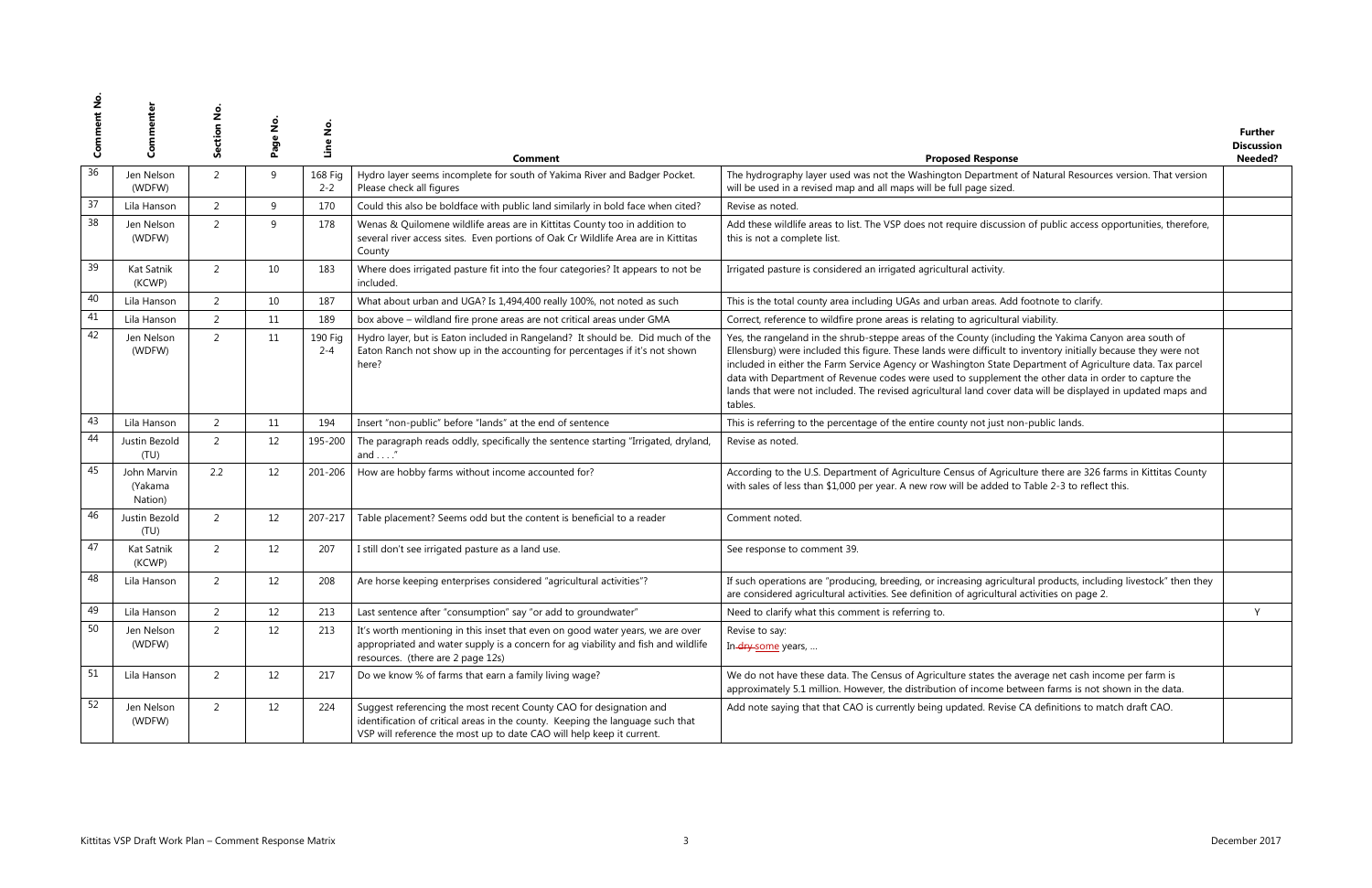|                                               | <b>Further</b>    |
|-----------------------------------------------|-------------------|
|                                               | <b>Discussion</b> |
| se                                            | Needed?           |
|                                               |                   |
|                                               |                   |
|                                               |                   |
|                                               |                   |
|                                               |                   |
|                                               |                   |
|                                               |                   |
|                                               |                   |
|                                               |                   |
|                                               |                   |
|                                               |                   |
|                                               |                   |
|                                               |                   |
|                                               |                   |
|                                               |                   |
| rk Plan to reduce repetition.                 |                   |
|                                               |                   |
|                                               |                   |
|                                               |                   |
|                                               |                   |
|                                               |                   |
|                                               |                   |
|                                               |                   |
|                                               |                   |
|                                               |                   |
| ed on discussion at the November Watershed    |                   |
|                                               |                   |
|                                               |                   |
|                                               |                   |
|                                               |                   |
|                                               |                   |
|                                               |                   |
|                                               |                   |
|                                               |                   |
|                                               |                   |
| es in the critical areas functions and values |                   |
|                                               |                   |
|                                               |                   |
|                                               |                   |
|                                               |                   |
|                                               |                   |

| z<br>Com | Commenter                                              | Section No.    | Page No.  | Line No. | Comment                                                                                                                                                                                                                                                                                                                                                                                                                                                                                                                                                                                                                        | <b>Proposed Response</b>                                                                                                                | <b>Further</b><br><b>Discussion</b><br>Needed? |
|----------|--------------------------------------------------------|----------------|-----------|----------|--------------------------------------------------------------------------------------------------------------------------------------------------------------------------------------------------------------------------------------------------------------------------------------------------------------------------------------------------------------------------------------------------------------------------------------------------------------------------------------------------------------------------------------------------------------------------------------------------------------------------------|-----------------------------------------------------------------------------------------------------------------------------------------|------------------------------------------------|
| 53       | Jen Nelson<br>(WDFW)                                   | $\overline{2}$ | 12        | 226      | I'd refer to the most recent draft CAO and/or stick with Commerce descriptions<br>or RCW for each critical area. If customized, please include PHS reference within<br>the HCAs to include riparian, shrub steppe, and biodiversity corridors, update<br>CARAs as draft maps currently exist, GHAs will change to include alluvial fans<br>and CMZs in addition to landslide and other erosion hazards, FFAs can and<br>should incorporate local knowledge and ground water flooding as well. It's<br>important for the group to remember we don't need to redefine critical areas<br>through VSP; that has already been done. | See response to comment 52.                                                                                                             |                                                |
| 54       | Justin Bezold<br>(TU)                                  | $\overline{2}$ | $12 - 13$ | n/a      | Critical areas definitions are well laid-out and easy to understand.                                                                                                                                                                                                                                                                                                                                                                                                                                                                                                                                                           | Comment noted.                                                                                                                          |                                                |
| 55       | John Marvin<br>(Yakama<br>Nation)                      | 2.3.1          | 12        |          | CARA box. See 10/2017 Draft CAO and associated maps.                                                                                                                                                                                                                                                                                                                                                                                                                                                                                                                                                                           | See response to comment 52.                                                                                                             |                                                |
| 56       | John Marvin<br>(Yakama<br>Nation)                      | 2.3.1          | 13        |          | Geo-haz box. See 10/2017 Draft CAO and associated maps.                                                                                                                                                                                                                                                                                                                                                                                                                                                                                                                                                                        | See response to comment 52.                                                                                                             |                                                |
| 57       | Jack Clerf                                             | 2.3.2          | 14        | all      | Grant County specifically relates critical area functions to area situations and<br>practices. Does Kittitas County need this too?                                                                                                                                                                                                                                                                                                                                                                                                                                                                                             | Relevant information was moved to Section 3 in the Kittitas Work Plan to reduce repetition.                                             |                                                |
| 58       | Jen Nelson<br>(WDFW)                                   | $\overline{2}$ | 14        | 243      | Add "Functioning" to the start of Critical areas also help moderate                                                                                                                                                                                                                                                                                                                                                                                                                                                                                                                                                            | Revise as noted.                                                                                                                        |                                                |
| 59       | Lila Hanson                                            | $\overline{2}$ | 14        | 265      | Human habitats are not a concern of CAO (add that sentence)                                                                                                                                                                                                                                                                                                                                                                                                                                                                                                                                                                    | Add to beginning of paragraph:<br>Critical areas only address habitat for fish and wildlife species.                                    |                                                |
| 60       | Heather<br>Kosaka<br>(Ecology)                         | 2.4            | 14        | 268      | Maybe describe why (and for what purposes) you identified these four planning<br>areas in the work plan narrative. Are there priority areas for funding purposes (N<br>Kittitas County, Kittitas Valley, Kittitas Valley Rangeland and Columbia)?                                                                                                                                                                                                                                                                                                                                                                              | To be added when Community Areas are finalized.                                                                                         |                                                |
| 61       | Jen Nelson<br>(WDFW)                                   | $\overline{2}$ | $14 - 15$ |          | I realize this is still a work in progress and we're still defining the areas but a<br>couple thoughts-describing why we broke the areas out like we did will be<br>important and Table 2-5 is confusing because there is rangeland listed in both<br>Kittitas Valley Categories and it's unclear what irrigated means in the rangeland<br>column. Anna's description of the areas at the meeting made more sense to<br>me.                                                                                                                                                                                                    | Remove rangeland from Community Area names and revise based on discussion at the November Watershed<br>Group Meeting.                   |                                                |
| 62       | Lila Hanson                                            | $\overline{2}$ | 15        | 275      | Can Table 2-5 add a column on public land                                                                                                                                                                                                                                                                                                                                                                                                                                                                                                                                                                                      | Public land is not included in VSP.                                                                                                     |                                                |
| 63       | Kat Satnik<br>(KCWP)                                   | $\overline{2}$ | 15        | 275      | Irrigated pasture?                                                                                                                                                                                                                                                                                                                                                                                                                                                                                                                                                                                                             | See response to comment 39.                                                                                                             |                                                |
| 64       | Kat Satnik                                             | $\mathsf{3}$   | 16        | 278      | Change to "Establishing baseline conditions is necessary to measure changes in                                                                                                                                                                                                                                                                                                                                                                                                                                                                                                                                                 | Revise with:                                                                                                                            |                                                |
|          | (KCWP)                                                 |                |           |          | the critical areas protected under the VSP."                                                                                                                                                                                                                                                                                                                                                                                                                                                                                                                                                                                   | Establishing baseline conditions is necessary to measure changes in the critical areas functions and values<br>protected under the VSP. |                                                |
| 65       | Jen Nelson<br>(WDFW)                                   | $\mathsf{3}$   | 16        | 281      | Protecting "and enhancing" critical area functions and values                                                                                                                                                                                                                                                                                                                                                                                                                                                                                                                                                                  | Enhancement is included in the second bullet.                                                                                           |                                                |
| 66       | Jen Nelson<br>(WDFW)                                   | 3              | 16        | 287      | "On Agricultural lands," any improvement of critical areas functions and values                                                                                                                                                                                                                                                                                                                                                                                                                                                                                                                                                | Revise as noted.                                                                                                                        |                                                |
|          | Kittitas VSP Draft Work Plan - Comment Response Matrix |                |           |          |                                                                                                                                                                                                                                                                                                                                                                                                                                                                                                                                                                                                                                |                                                                                                                                         | December 2017                                  |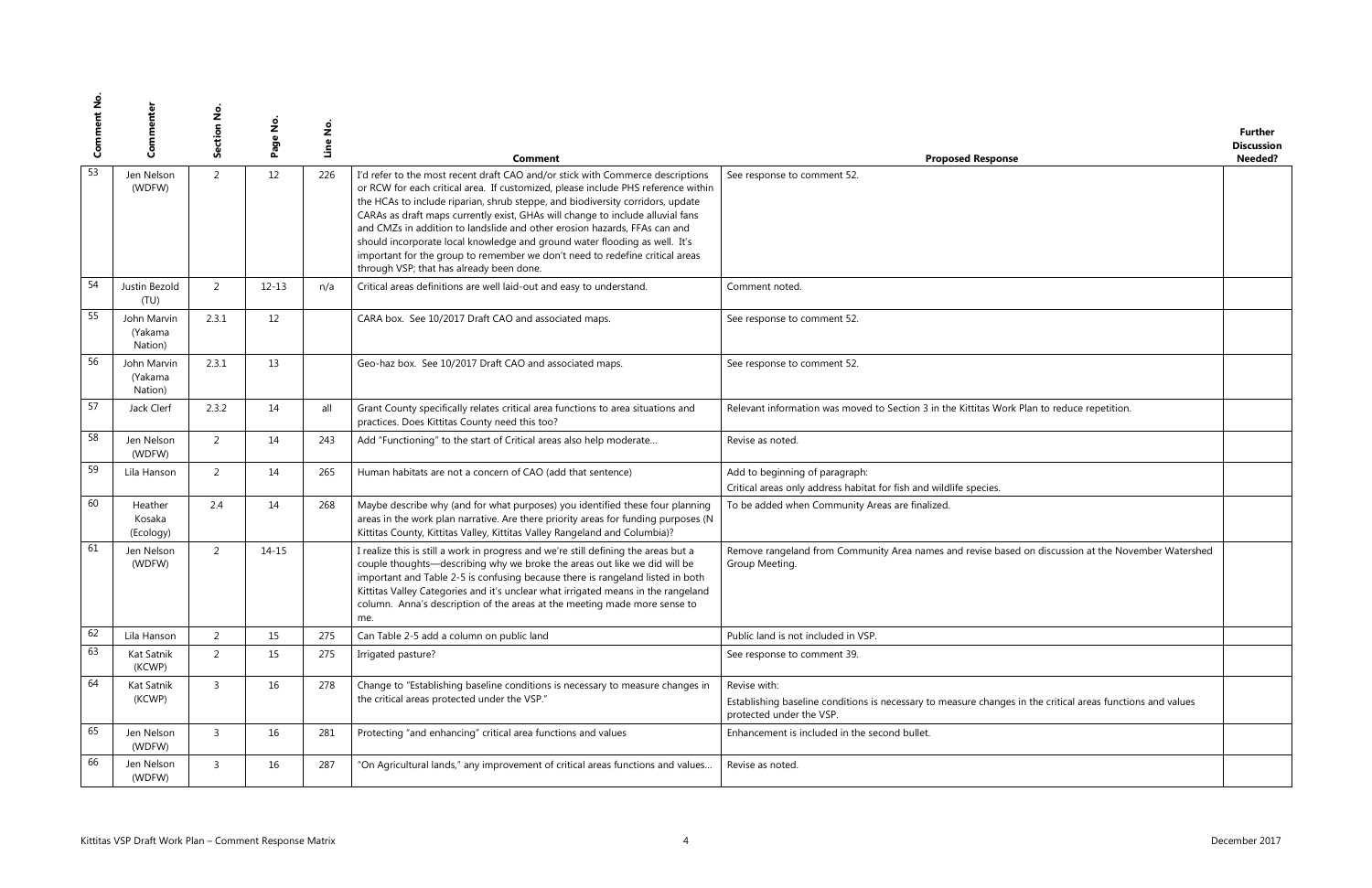| se                                                                                                                           | <b>Further</b><br><b>Discussion</b><br>Needed? |
|------------------------------------------------------------------------------------------------------------------------------|------------------------------------------------|
| s will be determined through the adaptive<br>t does not dictate exactly how this will be<br>vill be available in the future. |                                                |
| ugh VSP; however, if changes to baseline<br>ces these will be discussed through the                                          |                                                |
| vill occur in the years after this plan is                                                                                   |                                                |
|                                                                                                                              |                                                |
|                                                                                                                              |                                                |
|                                                                                                                              |                                                |
|                                                                                                                              |                                                |
|                                                                                                                              |                                                |
|                                                                                                                              |                                                |
|                                                                                                                              |                                                |
|                                                                                                                              |                                                |
| scribe the methods for the Baseline Conditions                                                                               |                                                |
|                                                                                                                              |                                                |
|                                                                                                                              |                                                |
|                                                                                                                              |                                                |
| to propose them as either threatened or                                                                                      |                                                |
| tion Areas. The County currently does not                                                                                    |                                                |
|                                                                                                                              |                                                |

| ပိ     | Commente                       | Section No     | $\frac{1}{2}$<br>Page | Line No.     | Comment                                                                                                                                                                                                                                                                                                                                                                                                                                                                                                                                                                                                           | <b>Proposed Response</b>                                                                                                                                                                                                                                                                                         | <b>Further</b><br><b>Discussion</b><br>Needed? |
|--------|--------------------------------|----------------|-----------------------|--------------|-------------------------------------------------------------------------------------------------------------------------------------------------------------------------------------------------------------------------------------------------------------------------------------------------------------------------------------------------------------------------------------------------------------------------------------------------------------------------------------------------------------------------------------------------------------------------------------------------------------------|------------------------------------------------------------------------------------------------------------------------------------------------------------------------------------------------------------------------------------------------------------------------------------------------------------------|------------------------------------------------|
| 67     | Heather<br>Kosaka<br>(Ecology) | $\overline{3}$ | 16                    | 289          | Consider providing an example. For instance, if a wildfire burns 250 acres of<br>shrub-steppe rangelands, 250 acres is subtracted from baseline.                                                                                                                                                                                                                                                                                                                                                                                                                                                                  | Methods for determining how to track and report these changes will be determined through the adaptive<br>management process. The Work Plan provides a framework, but does not dictate exactly how this will be<br>complete due to the uncertainty in funding and resources that will be available in the future. |                                                |
| 68     | Jack Clerf                     | $\overline{3}$ | 16                    | 289-292      | Baseline conditions outside of VSP; Changes are monitored and reported? Why?<br>How?                                                                                                                                                                                                                                                                                                                                                                                                                                                                                                                              | These changes are not specifically required to be reported through VSP; however, if changes to baseline<br>conditions do occur that are not the result of agricultural practices these will be discussed through the<br>adaptive management process.                                                             |                                                |
| 69     | Lila Hanson                    | $\overline{3}$ | 16                    | 291          | Does this sentence remain in final doc? Should be "would be" be "are"                                                                                                                                                                                                                                                                                                                                                                                                                                                                                                                                             | Yes, this is referring to the adaptive management process that will occur in the years after this plan is<br>approved. Change "would" to "will."                                                                                                                                                                 |                                                |
| $70\,$ | Lila Hanson                    | $\overline{3}$ | 16                    | 296          | Better word than "dictate"? Maybe require lead to                                                                                                                                                                                                                                                                                                                                                                                                                                                                                                                                                                 | Change "dictate" to "direct."                                                                                                                                                                                                                                                                                    |                                                |
| 71     | Jen Nelson<br>(WDFW)           | 3.1            | 17                    | 303          | The overlap of ag activities and critical areas may actually be pretty big in<br>Kittitas County. Much of the rangeland is within mapped shrub-steppe<br>polygons which is a priority habitat supporting many local species. The irrigated<br>portions of the valley are basically big alluvial fans with streams spreading<br>across much of the valley floor. These coupled with frequently flooded areas<br>cover a pretty good portion of the ag lands. This isn't to say that ag and these<br>CAs aren't co-existing relatively well in many cases, but to say there is minimal<br>overlap seems inaccurate. | Update PHS discussion.                                                                                                                                                                                                                                                                                           |                                                |
| 72     | Jen Nelson<br>(WDFW)           | 3.1            | 17                    | Map<br>inset | Thanks for including this inset about maps being coarse scale-that's important<br>for all landowners (and regulators) to understand. We suggest changing case-<br>by-case to site specific basis and eliminating the "through farm stewardship or<br>similar planning" portion of the sentence.                                                                                                                                                                                                                                                                                                                   | Revise as noted.                                                                                                                                                                                                                                                                                                 |                                                |
| 73     | Lila Hanson                    | $\overline{3}$ | 17                    | 311          | "targeted"? discussed                                                                                                                                                                                                                                                                                                                                                                                                                                                                                                                                                                                             | Change "targeted" to "addressed."                                                                                                                                                                                                                                                                                |                                                |
| 74     | Lila Hanson                    | $\overline{3}$ | 17                    | 314          | Could other help allow public lands to be helpers or participate?                                                                                                                                                                                                                                                                                                                                                                                                                                                                                                                                                 | Public lands are not included in VSP.                                                                                                                                                                                                                                                                            |                                                |
| 75     | Kat Satnik<br>(KCWP)           | $\overline{3}$ | 18                    | 320          | 100% of "Total Agricultural Lands" is under the "Fish and Wildlife Habitat<br>Conservation Area" designation?                                                                                                                                                                                                                                                                                                                                                                                                                                                                                                     | PHS discussion will be updated.                                                                                                                                                                                                                                                                                  |                                                |
| 76     | Jen Nelson<br>(WDFW)           | 3.1            | 18                    | Table<br>3.1 | Hopefully we can work together to refine the PHS data you've got and make<br>better sense of the HCAs and figure out how we got to 100%; CARAs will cover<br>nearly 100% of ag lands with the new draft maps, the description of GHAs will<br>be different in the new CAO and these numbers may change as well. It'd be<br>helpful in the text somewhere to briefly describe where the data for each CA<br>comes from.                                                                                                                                                                                            | PHS discussion and maps will be updated. Appendix B-1 will describe the methods for the Baseline Conditions<br>as well as provide a list of data sources.                                                                                                                                                        |                                                |
| 77     | Jack Clerf                     | 3.1            | 18                    | Table<br>3.1 | All ag land in Kittitas County is HCA? How was that determined? Grant County<br>has 10% and I believe Chelan has 40. I have issue with 100% of Kittitas County<br>ag land being declared critical area.                                                                                                                                                                                                                                                                                                                                                                                                           | PHS discussion will be updated.                                                                                                                                                                                                                                                                                  |                                                |
| 78     | Lila Hanson                    | $\overline{3}$ | 18                    | 324          | Could "candidate habitats" be defined - maybe everyone else know but I can<br>only guess                                                                                                                                                                                                                                                                                                                                                                                                                                                                                                                          | Add this definition:<br>Candidate species refer to those species with sufficient evidence to propose them as either threatened or<br>endangered under either state or federal laws.                                                                                                                              |                                                |
| 79     | Lila Hanson                    | $\overline{3}$ | 18                    | 327          | Is this 100 ft. buffer already in place                                                                                                                                                                                                                                                                                                                                                                                                                                                                                                                                                                           | The 100-foot buffer is an approximation of the Wellhead Protection Areas. The County currently does not<br>have updated critical areas maps.                                                                                                                                                                     |                                                |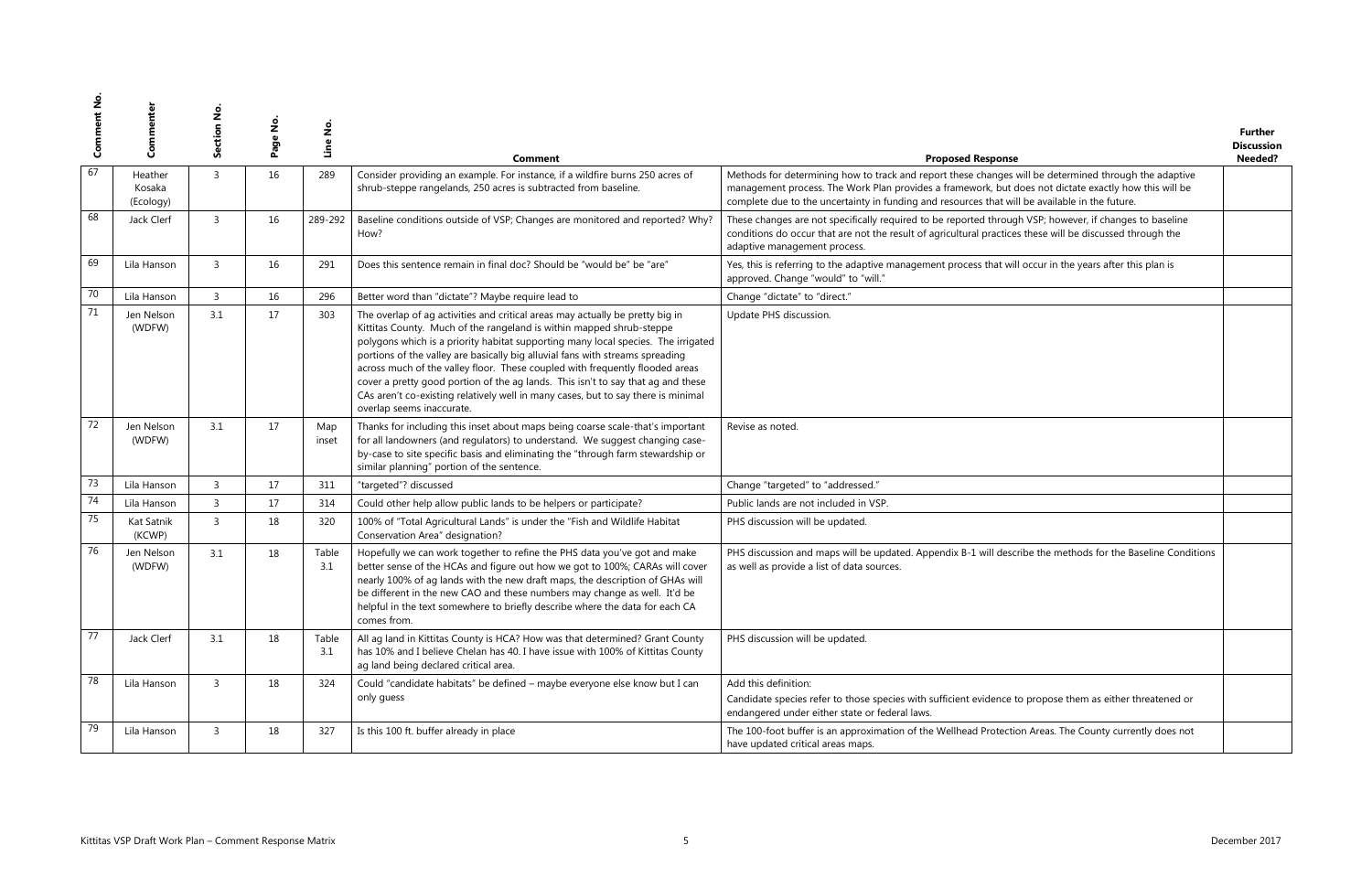|                                                                                        | <b>Further</b>    |
|----------------------------------------------------------------------------------------|-------------------|
|                                                                                        | <b>Discussion</b> |
| se                                                                                     | Needed?           |
| ncluded in Section 4.                                                                  |                   |
|                                                                                        |                   |
|                                                                                        |                   |
|                                                                                        |                   |
|                                                                                        |                   |
|                                                                                        |                   |
| ovide these functions (particularly habitat<br>ed canary grass, can form a monoculture |                   |
|                                                                                        |                   |
|                                                                                        |                   |
|                                                                                        |                   |
| nd waterways that are                                                                  |                   |
| ritical areas maps.                                                                    |                   |
|                                                                                        |                   |
| 7.                                                                                     |                   |
|                                                                                        |                   |
|                                                                                        |                   |
|                                                                                        |                   |
|                                                                                        |                   |
| ion 5.3 Indicators.                                                                    |                   |
|                                                                                        |                   |
|                                                                                        |                   |
| cal areas functions and values then it would be                                        |                   |
|                                                                                        |                   |
|                                                                                        |                   |
|                                                                                        |                   |
|                                                                                        |                   |
|                                                                                        |                   |
|                                                                                        |                   |
|                                                                                        |                   |
|                                                                                        |                   |
|                                                                                        |                   |
|                                                                                        |                   |
|                                                                                        |                   |
|                                                                                        |                   |
| mplete list, but to give an overview of                                                |                   |
|                                                                                        |                   |
|                                                                                        |                   |
|                                                                                        |                   |
|                                                                                        |                   |
|                                                                                        |                   |
|                                                                                        |                   |
| Ellensburg. Frequently flooded areas are                                               |                   |
|                                                                                        |                   |
|                                                                                        |                   |

| ပိ | Commenter                                              | Section No     | $\frac{1}{2}$<br>Page | Line No. | Comment                                                                                                                                                                                                                                                                                                                                                                                                                                                                                                                       | <b>Proposed Response</b>                                                                                                                                                                                                                                                                                 | <b>Further</b><br><b>Discussion</b><br>Needed? |
|----|--------------------------------------------------------|----------------|-----------------------|----------|-------------------------------------------------------------------------------------------------------------------------------------------------------------------------------------------------------------------------------------------------------------------------------------------------------------------------------------------------------------------------------------------------------------------------------------------------------------------------------------------------------------------------------|----------------------------------------------------------------------------------------------------------------------------------------------------------------------------------------------------------------------------------------------------------------------------------------------------------|------------------------------------------------|
| 80 | Heather<br>Kosaka<br>(Ecology)                         | 3.1.1          | 19                    | 332-339  | Consider adding a table (visual) with water quality, quantity, and habitat<br>functions listed under each function (i.e. under water quality, add sediment<br>removal, nutrient removal, etc.). Under "habitat functions" add invertebrate<br>habitat, Amphibian habitat, native plant richness, bird habitat, etc.                                                                                                                                                                                                           | More detail what specific functions each critical area provide is included in Section 4.                                                                                                                                                                                                                 |                                                |
| 81 | Lila Hanson                                            | $\overline{3}$ | 19                    | 339      | Could we add - wetland vegetation is sometimes weeds adding to farm costs or<br>the type of vegetation that can reduce instream flow.                                                                                                                                                                                                                                                                                                                                                                                         | Add sentence:<br>Non-native, weedy vegetation can hinder wetlands ability to provide these functions (particularly habitat<br>functions) and add to farm costs. Invasive vegetation, such as reed canary grass, can form a monoculture<br>reducing habitat complexity and increasing localized flooding. |                                                |
| 82 | Kat Satnik<br>(KCWP)                                   | $\overline{3}$ | 19                    | 341      | Change river valleys to waterways, or rework this statement in some other way.                                                                                                                                                                                                                                                                                                                                                                                                                                                | Revise:<br>These wetlands are concentrated in river valleys near streams and waterways that are                                                                                                                                                                                                          |                                                |
| 83 | Jen Nelson<br>(WDFW)                                   | 3.1            | 19                    | 343      | NWI didn't map wetlands in forested areas very well. There may be more<br>forested wetlands within rangelands that aren't known by NWI.                                                                                                                                                                                                                                                                                                                                                                                       | Comment noted, currently the County does not have updated critical areas maps.                                                                                                                                                                                                                           |                                                |
| 84 | Heather<br>Kosaka<br>(Ecology)                         | 3.1.1          | 19                    | 344      | "There are no mapped wetlands"Consider adding a footnote or sentence<br>about the representational nature of maps that do not always accurately depict<br>field conditions. Wetland acreage is compared to benchmark acreage of<br>wetlands in 2011, per Kittitas County's GIS critical areas mapping, NWI, or<br>whatever tool used to establish baseline.                                                                                                                                                                   | This is stated in the "Use of Maps and Data" text box on page 17.                                                                                                                                                                                                                                        |                                                |
| 85 | Heather<br>Kosaka<br>(Ecology)                         | 3.1.1          | 19                    | 345      | How will you track changes in wetland acreage? What will the County do if they<br>find that site conditions do not match existing maps? Consider adding this to<br>part of the work plan narrative.                                                                                                                                                                                                                                                                                                                           | Discussion on tracking critical areas acreages is included in Section 5.3 Indicators.                                                                                                                                                                                                                    |                                                |
| 86 | Lila Hanson                                            | $\overline{3}$ | 19                    | 349      | When habitat burns it no longer considered part of VSP?                                                                                                                                                                                                                                                                                                                                                                                                                                                                       | If agricultural activities are occurring and the area provides critical areas functions and values then it would be<br>included in VSP.                                                                                                                                                                  |                                                |
| 87 | Jen Nelson<br>(WDFW)                                   | 3.1            | 19                    | 349-350  | Please remove the sentence: "When wetlands dry up in the county from<br>improved water management practices, they are no longer considered part of<br>VSP baseline conditions." While often this is probably true for purely irrigation<br>induced wetlands this blanket statement seems overreaching at this point and<br>we can't have a changing baseline if we intend to measure against it. I would<br>defer to Ecology's wetland experts on this one and/or just leave the inset you<br>provided on line 352, page 20.  | Revise as noted.                                                                                                                                                                                                                                                                                         |                                                |
| 88 | Justin Bezold<br>(TU)                                  | $\overline{3}$ | All CA<br>maps        |          | Can you provide a larger map if it is rotated 90 degrees clockwise? The current<br>size is difficult to interpret.                                                                                                                                                                                                                                                                                                                                                                                                            | Appendix A: Map Folio will include full size maps.                                                                                                                                                                                                                                                       |                                                |
| 89 | Lila Hanson                                            | $\overline{3}$ | 20                    | 352      | Are dried up wetlands still considered a critical area?                                                                                                                                                                                                                                                                                                                                                                                                                                                                       | See "Irrigation-Influenced Wetland" text box.                                                                                                                                                                                                                                                            |                                                |
| 90 | Jen Nelson<br>(WDFW)                                   | 3.1.2          | 21                    | inset    | Some of these species don't have much overlap with ag (spotted owls,<br>goshawks, pileated woodpeckers) and others are missing like Greater Sage<br>Grouse and burrowing owl. I think we'd be best served to focus on listed<br>species (state and fed) and more specifically the habitats they depend on as well<br>as migration corridors. Streams, riparian, shrub steppe (particularly deep soils),<br>and biodiversity areas/corridors will probably cover most of our needs for HCAs<br>as they pertain to agriculture. | Remove species listed in comment. This is not meant to be a complete list, but to give an overview of<br>important species in the County.                                                                                                                                                                |                                                |
| 91 | Jack Clerf                                             | 3.1.1          | 19                    | 351      | Is this large wetland NE of Ellensburg based and described solely by NWI from<br>USFWS? Confusing frequently flooded with wetland?                                                                                                                                                                                                                                                                                                                                                                                            | This is referring to many large wetlands in the area northeast of Ellensburg. Frequently flooded areas are<br>discussed in Section 3.1.5.                                                                                                                                                                |                                                |
|    | Kittitas VSP Draft Work Plan - Comment Response Matrix |                |                       |          |                                                                                                                                                                                                                                                                                                                                                                                                                                                                                                                               |                                                                                                                                                                                                                                                                                                          | December 2017                                  |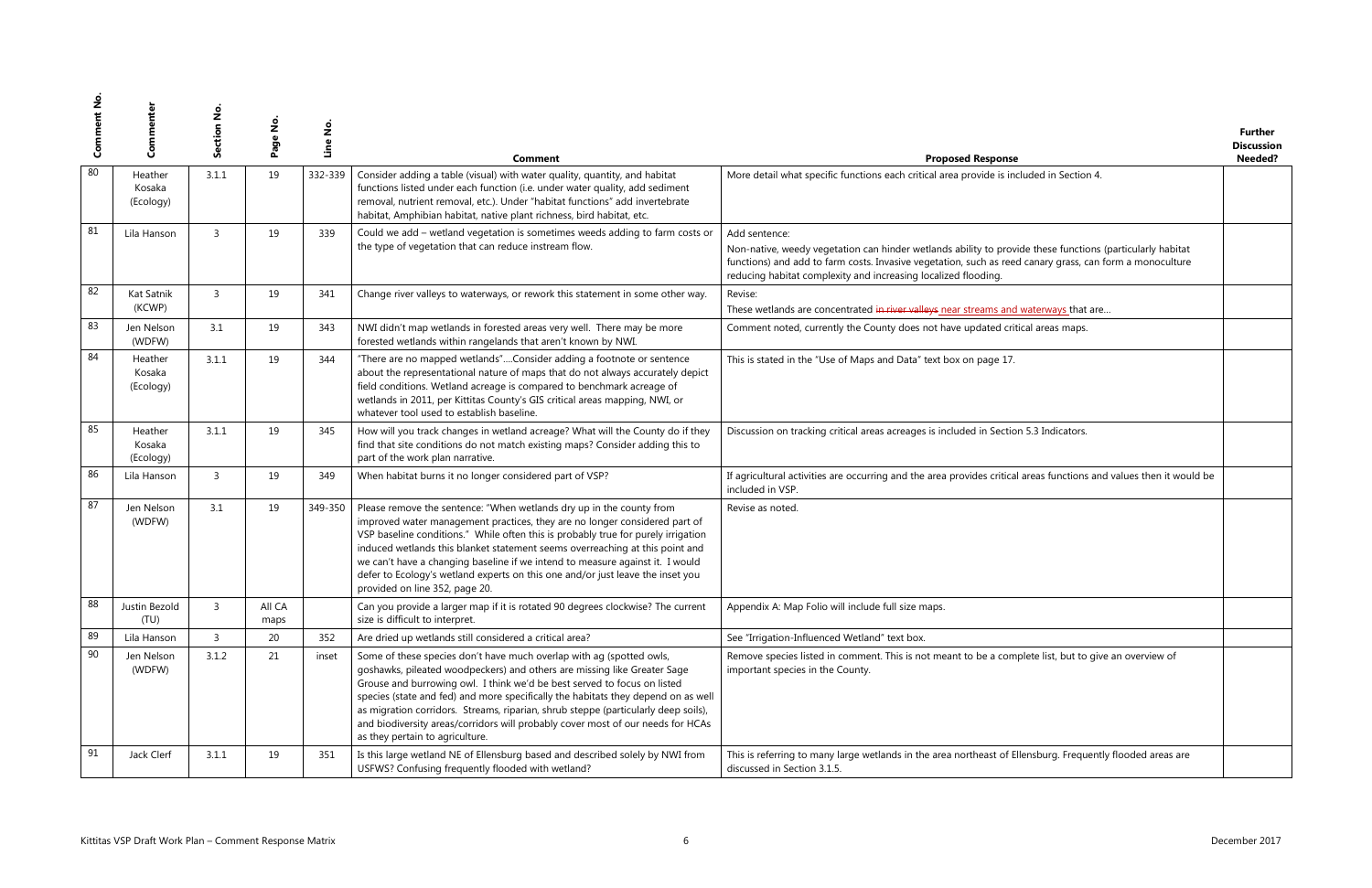| se                                                                                             | <b>Further</b><br><b>Discussion</b><br>Needed? |
|------------------------------------------------------------------------------------------------|------------------------------------------------|
| the CAO or VSP. However, it is not required to<br>uce confusion.                               |                                                |
|                                                                                                |                                                |
|                                                                                                |                                                |
| ecause they provide habitat for sage grouse,<br>communities are open sagebrush and shrub       |                                                |
| in agroecosystems: the effect of landscape,<br>2(7):1335-1355.                                 |                                                |
|                                                                                                |                                                |
| ds are included in this or any of the baseline                                                 |                                                |
| t of Natural Resources version. Order of<br>r order streams that clutter the map if            |                                                |
| to ensure we have the most current and most<br>nd will include fish/aquatic species mentioned. |                                                |
|                                                                                                |                                                |
|                                                                                                |                                                |
| e Upper Yakima River and a TMDL in                                                             |                                                |
|                                                                                                |                                                |
|                                                                                                |                                                |

| ပိ  | Commenter            | ş<br>ction<br>قى | $\frac{1}{2}$<br>Page | Line No | Comment                                                                                                                                                                                                                                                                                                                                                                                                                                                                                                                                                                                                                                              | <b>Proposed Response</b>                                                                                                                                                                                                                                    | Further<br><b>Discussion</b><br>Needed? |
|-----|----------------------|------------------|-----------------------|---------|------------------------------------------------------------------------------------------------------------------------------------------------------------------------------------------------------------------------------------------------------------------------------------------------------------------------------------------------------------------------------------------------------------------------------------------------------------------------------------------------------------------------------------------------------------------------------------------------------------------------------------------------------|-------------------------------------------------------------------------------------------------------------------------------------------------------------------------------------------------------------------------------------------------------------|-----------------------------------------|
| 92  | Jack Clerf           | 3.1.1            | 20                    | 352     | Is this "jurisdictional" determination preliminary, actual, pending, or assumed?                                                                                                                                                                                                                                                                                                                                                                                                                                                                                                                                                                     | Jurisdictional means that they are regulated as wetlands under the CAO or VSP. However, it is not required to<br>be stated in this section, remove the word "jurisdictional" to reduce confusion.                                                           |                                         |
| 93  | Jack Clerf           | 3.1.1            | 20                    | Fig 3-2 | As mentioned in notes, there is a "potential" for critical areas presence as<br>depicted on map. Do we want to assign critical area to locale that may not be<br>one? Won't that skew baseline and monitoring if future assessments show initial<br>label was wrong?                                                                                                                                                                                                                                                                                                                                                                                 | Maps and data represent the current best data for critical areas.                                                                                                                                                                                           |                                         |
| 94  | Jack Clerf           | 3.1.2            | 21                    |         | Do we need to mention the exclusion of irrigation delivery systems from HCA?<br>(RCW36.70a.030(5)                                                                                                                                                                                                                                                                                                                                                                                                                                                                                                                                                    | Add as text box to this section.                                                                                                                                                                                                                            |                                         |
| 95  | Jack Clerf           | 3.1.2            | 21                    | sidebar | Spotted owl, golden eagle, and gray wolves are common in Kittitas County?                                                                                                                                                                                                                                                                                                                                                                                                                                                                                                                                                                            | See response to comment 90.                                                                                                                                                                                                                                 |                                         |
| 96  | Jen Nelson           | 3.1.2            | 21                    | 356-379 | This is all very general with little specificity to Kittitas County. It'd be great to                                                                                                                                                                                                                                                                                                                                                                                                                                                                                                                                                                | Add on line 370:                                                                                                                                                                                                                                            |                                         |
|     | (WDFW)               |                  |                       |         | incorporate shrub steppe into the discussion.                                                                                                                                                                                                                                                                                                                                                                                                                                                                                                                                                                                                        | Shrub-steppe habitats are an important feature in the County because they provide habitat for sage grouse,<br>ground squirrel, and other birds. The typical vegetation in these communities are open sagebrush and shrub<br>plains with understory grasses. |                                         |
| 97  | Lila Hanson          | $\overline{3}$   | 21                    | 377     | For curiosity sake - what is this work? Weibull? Also line 736                                                                                                                                                                                                                                                                                                                                                                                                                                                                                                                                                                                       | Citation is included in Section 7 References:                                                                                                                                                                                                               |                                         |
|     |                      |                  |                       |         |                                                                                                                                                                                                                                                                                                                                                                                                                                                                                                                                                                                                                                                      | Weibull, A., Ö. Östman, and Å. Granqvist, 2002. Species richness in agroecosystems: the effect of landscape,<br>habitat and farm management. Biodiversity and Conservation 12(7):1335-1355.                                                                 |                                         |
| 98  | Kat Satnik<br>(KCWP) | $\overline{3}$   | 21                    | 378     | This statement could work against producers as protection of crops from<br>wildlife damage would be seen as a negative, not a positive.                                                                                                                                                                                                                                                                                                                                                                                                                                                                                                              | Remove sentence to avoid misinterpretation.                                                                                                                                                                                                                 |                                         |
| 99  | Lila Hanson          | $\overline{3}$   | 21                    | 383     | Can we know what % of this is public ownership if ag is 8%                                                                                                                                                                                                                                                                                                                                                                                                                                                                                                                                                                                           | The 8% refers to publicly owned agricultural lands, no public lands are included in this or any of the baseline<br>condition numbers.                                                                                                                       |                                         |
| 100 | Jen Nelson<br>(WDFW) | 3.1.2            | 21                    | 383     | The stream layer on the maps is not the most accurate for the County and many<br>of the small tributaries that intersect ag lands are not shown in Figure 3.3-so<br>long as it's clearly stated that this map and these numbers are only showing the<br>highest order streams and there are others, we would be OK with it although it<br>seems like it could add confusion.                                                                                                                                                                                                                                                                         | The stream layer will be updated to the Washington Department of Natural Resources version. Order of<br>streams will be noted, as there are a significant number of lower order streams that clutter the map if<br>included.                                |                                         |
| 101 | Jen Nelson<br>(WDFW) | 3.1.2            | 21                    | 384-386 | Coho salmon are present as well and will be increasing in numbers as a coho<br>hatchery will likely soon be constructed just outside of Ellensburg. Bull Trout<br>and Steelhead are federally listed; chinook and coho are present throughout<br>many of the tribs and mainstem and sockeye are in the Yakima and Cle Elum<br>Rivers. Lamprey are also distributed throughout the County. Please ensure the<br>number of miles of priority habitats include areas above man-made barriers-<br>I'm not sure where the numbers come from. We're happy to set up a time to try<br>and get more accurate mapping of the FWHCA/PHS intersections with Ag. | Updated Priority Habitat and Species data has been requested to ensure we have the most current and most<br>comprehensive information. Updated maps will be completed and will include fish/aquatic species mentioned.                                      |                                         |
| 102 | Kat Satnik<br>(KCWP) | $\overline{3}$   | 21                    | 387     | Have exceeded                                                                                                                                                                                                                                                                                                                                                                                                                                                                                                                                                                                                                                        | Revise as noted.                                                                                                                                                                                                                                            |                                         |
| 103 | Kat Satnik<br>(KCWP) | $\overline{3}$   | 21                    | 391     | Bacteria from livestock and wildlife using ag-lands,                                                                                                                                                                                                                                                                                                                                                                                                                                                                                                                                                                                                 | Revise as noted.                                                                                                                                                                                                                                            |                                         |
| 104 | Kat Satnik<br>(KCWP) | $\overline{3}$   | 21                    | 391     | What "toxins from chemical inputs" have been detected above limits in<br>irrigation water in Kittitas County?                                                                                                                                                                                                                                                                                                                                                                                                                                                                                                                                        | Currently there is an approved TMDL for dieldrin and DDT in the Upper Yakima River and a TMDL in<br>development for toxics in the Yakima River.                                                                                                             |                                         |
| 105 | Jen Nelson<br>(WDFW) | 3.1.2            | 21                    |         | For riparian systems, please also include their importance to wildlife. Eastern<br>Washington riparian areas have very high bird and mammal diversity and use;<br>it's not just about the fish and/or water quality.                                                                                                                                                                                                                                                                                                                                                                                                                                 | Add language to text box.                                                                                                                                                                                                                                   |                                         |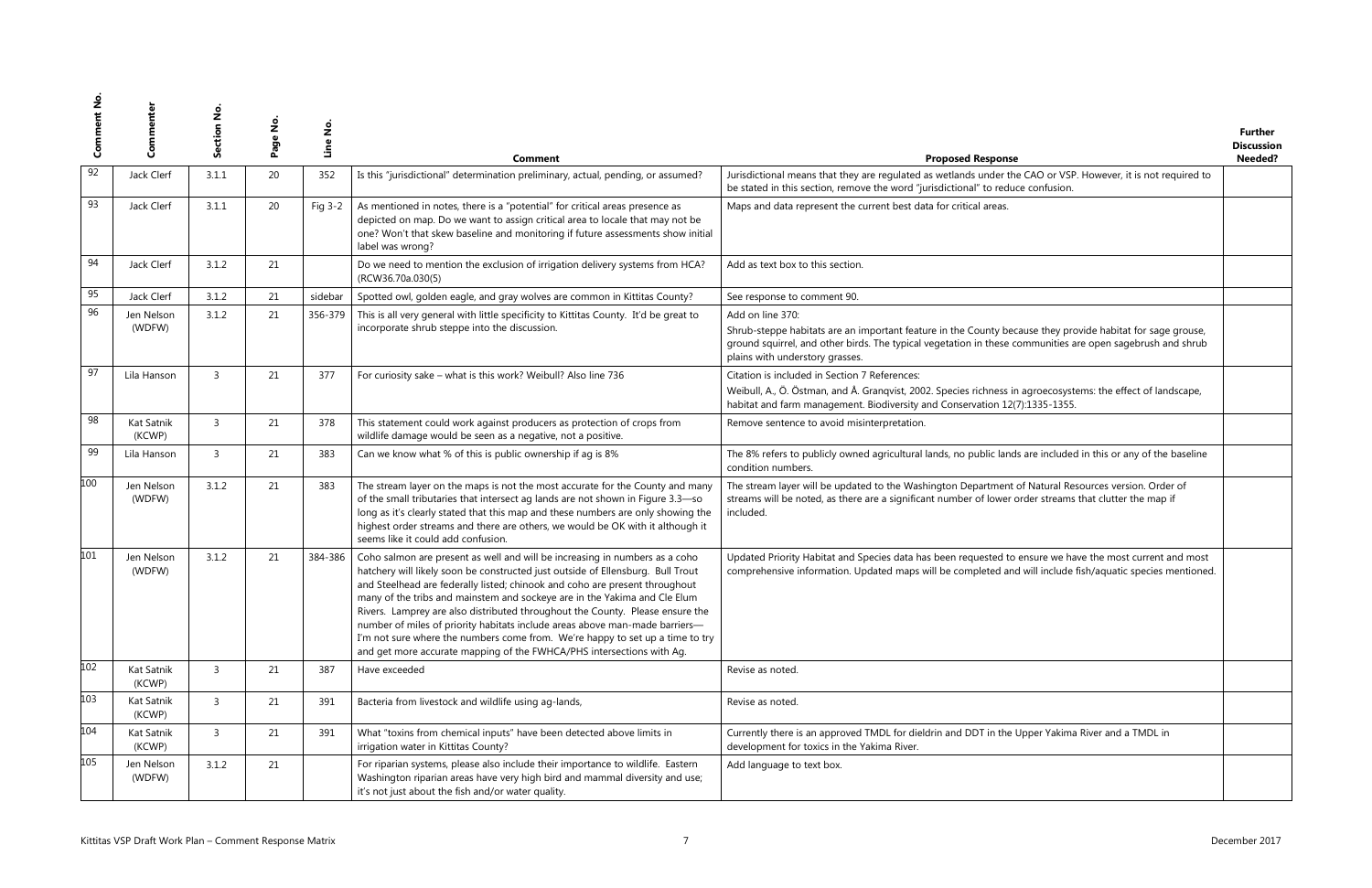| se                                                                                                                                                                                | <b>Further</b><br><b>Discussion</b><br>Needed? |
|-----------------------------------------------------------------------------------------------------------------------------------------------------------------------------------|------------------------------------------------|
|                                                                                                                                                                                   |                                                |
| me systems (e.g., KRD North Branch Canal)"<br>oside-down hydrograph with much higher<br>n the fall and winter due to the volume of<br>vater management can result in low flows in |                                                |
| ng water resources (streams and irrigation<br>pecific vegetation composition that is different<br>nary high water and within irrigation seepages<br>at and hydrology.             |                                                |
|                                                                                                                                                                                   |                                                |
| of this sentence.                                                                                                                                                                 |                                                |
|                                                                                                                                                                                   |                                                |
| luced conveyance and increased bank erosion                                                                                                                                       |                                                |
|                                                                                                                                                                                   |                                                |
|                                                                                                                                                                                   |                                                |
| ity of Ellensburg, 2013. Kittitas County<br>y and Characterization Report. Ecology Grant                                                                                          |                                                |
| widely with temperature and humidity to make<br>makes a big difference. The shade provided by<br>more than vegetation to the north.                                               |                                                |

| <u>ვ</u> | Commenter                                              | Section No     | $\frac{1}{2}$<br>Page | Line No.       | <b>Comment</b>                                                                                                                                                                                                                                                                                                                                                                                                                                                                                                                                                                                                                                                                                                                                                                                                                                                                                                                                                                                                                                             | <b>Proposed Response</b>                                                                                                                                                                                                                                                                                                                                                                                                                                                                             | <b>Further</b><br><b>Discussion</b><br>Needed? |
|----------|--------------------------------------------------------|----------------|-----------------------|----------------|------------------------------------------------------------------------------------------------------------------------------------------------------------------------------------------------------------------------------------------------------------------------------------------------------------------------------------------------------------------------------------------------------------------------------------------------------------------------------------------------------------------------------------------------------------------------------------------------------------------------------------------------------------------------------------------------------------------------------------------------------------------------------------------------------------------------------------------------------------------------------------------------------------------------------------------------------------------------------------------------------------------------------------------------------------|------------------------------------------------------------------------------------------------------------------------------------------------------------------------------------------------------------------------------------------------------------------------------------------------------------------------------------------------------------------------------------------------------------------------------------------------------------------------------------------------------|------------------------------------------------|
| 106      | John Marvin<br>(Yakama<br>Nation)                      | 3.1.2          | 22                    | 394-395        | Add coho, sockeye and lamprey.                                                                                                                                                                                                                                                                                                                                                                                                                                                                                                                                                                                                                                                                                                                                                                                                                                                                                                                                                                                                                             | Revise as noted.                                                                                                                                                                                                                                                                                                                                                                                                                                                                                     |                                                |
| 107      | John Marvin<br>(Yakama<br>Nation)                      | 3.1.2          | 22                    | 394-395        | Irrigation has resulted in an "upside down" hydrograph.                                                                                                                                                                                                                                                                                                                                                                                                                                                                                                                                                                                                                                                                                                                                                                                                                                                                                                                                                                                                    | Replace "Irrigation has resulted in increased summer flows in some systems (e.g., KRD North Branch Canal)"<br>with "Many streams, particularly in the Kittitas Valley, have an upside-down hydrograph with much higher<br>than natural flows through the irrigation season and low flows in the fall and winter due to the volume of<br>water conveyed into the sub-basins for irrigation. Additionally, water management can result in low flows in<br>dry years, especially in the upper reaches." |                                                |
| 108      | Jen Nelson<br>(WDFW)                                   | 3.1.2          | 22                    | 380-396        | Please include discussion about riparian areas. To simply call it the ribbon of<br>green (inset) doesn't really take into account those locations where riparian<br>vegetation has been replaced with access roads and/or crops and the impacts<br>associated with removal of actual riparian vegetation. There is also room here<br>to discuss crack willows and the desire to replace them with native vegetation<br>that would be better for fish, wildlife, and agriculture/landowners.                                                                                                                                                                                                                                                                                                                                                                                                                                                                                                                                                                | Revise as:<br>Vegetation associated with the interaction between Located along water resources (streams and irrigation<br>waterways) and upland vegetation. Typically associated with a specific vegetation composition that is different<br>from upland vegetation, and form a "ribbon of green" from ordinary high water and within irrigation seepages<br>This vegetation has important functions for water quality, habitat and hydrology.                                                       |                                                |
| 109      | Lila Hanson                                            | $\overline{3}$ | 22                    | 392            | Add with urban lands                                                                                                                                                                                                                                                                                                                                                                                                                                                                                                                                                                                                                                                                                                                                                                                                                                                                                                                                                                                                                                       | Revise as noted.                                                                                                                                                                                                                                                                                                                                                                                                                                                                                     |                                                |
| 110      | Lila Hanson                                            | $\overline{3}$ | 22                    | 394            | Intensive development = residential or recreational what?                                                                                                                                                                                                                                                                                                                                                                                                                                                                                                                                                                                                                                                                                                                                                                                                                                                                                                                                                                                                  | Add ", such as high density residential development" to the end of this sentence.                                                                                                                                                                                                                                                                                                                                                                                                                    |                                                |
| 111      | Jack Clerf                                             | 3.1.2          | 22                    | 1st<br>sidebar | Removal of LWD creates low flows during dry years?                                                                                                                                                                                                                                                                                                                                                                                                                                                                                                                                                                                                                                                                                                                                                                                                                                                                                                                                                                                                         | Delete bullet. Also, see response to comment 107.                                                                                                                                                                                                                                                                                                                                                                                                                                                    |                                                |
| 112      | Jack Clerf                                             | 3.1.2          | 22                    | 1st<br>sidebar | LWD removed from systems due to its interference with irrigation systems.<br>Believe it probably relates more to flood control and shore erosion                                                                                                                                                                                                                                                                                                                                                                                                                                                                                                                                                                                                                                                                                                                                                                                                                                                                                                           | Revise last bullet to state:<br>Large woody debris has been removed from systems due to reduced conveyance and increased bank erosion<br>from scour                                                                                                                                                                                                                                                                                                                                                  |                                                |
| 113      | Jen Nelson<br>(WDFW)                                   | 3.1.2          | 22                    | 396<br>inset   | Consider using WDFW's PHS definition:<br>A riparian habitat area (RHA) is defined as the area adjacent to aquatic systems<br>with flowing water (e.g., rivers, perennial or intermittent streams, seeps, springs)<br>that contains elements of both aquatic and terrestrial ecosystems which<br>mutually influence each other. Riparian habitat encompasses the area beginning<br>at the ordinary high water line and extends to that portion of the terrestrial<br>landscape that directly influences the aquatic ecosystem by providing shade,<br>fine or large woody material, nutrients, organic and inorganic debris, terrestrial<br>insects, or habitat for riparian-associated wildlife. It includes the entire extent of<br>the floodplain because that area significantly influences and is influenced by the<br>stream system during flood events. The riparian habitat area encompasses the<br>entire extent of vegetation adapted to wet conditions as well as adjacent upland<br>plant communities that directly influence the stream system. | Revise as noted, add definition to beginning of paragraph.                                                                                                                                                                                                                                                                                                                                                                                                                                           |                                                |
| 114      | Lila Hanson                                            | $\overline{3}$ | 22                    | 395            | 1 <sup>st</sup> Box - ribbon of green=weeds? Historically salmon? Water management?<br>add, and flood control ??? others                                                                                                                                                                                                                                                                                                                                                                                                                                                                                                                                                                                                                                                                                                                                                                                                                                                                                                                                   | See response to comment 108.                                                                                                                                                                                                                                                                                                                                                                                                                                                                         |                                                |
| 115      | Lila Hanson                                            | $\overline{3}$ | 22                    | 395            | Citation (Kittitas Co et al 2013) what document?                                                                                                                                                                                                                                                                                                                                                                                                                                                                                                                                                                                                                                                                                                                                                                                                                                                                                                                                                                                                           | Citation is included in Section 7 References:<br>Kittitas County, City of Cle Elum, Town of South Cle Elum, and City of Ellensburg, 2013. Kittitas County<br>Regional Shoreline Master Program Update - Shoreline Inventory and Characterization Report. Ecology Grant<br>No. 1200054. May 2013.                                                                                                                                                                                                     |                                                |
| 116      | Lila Hanson                                            | $\overline{3}$ | 22                    | 396            | End of box - Do we know what riparian vegetation uses more water than is<br>saves?                                                                                                                                                                                                                                                                                                                                                                                                                                                                                                                                                                                                                                                                                                                                                                                                                                                                                                                                                                         | Rates of evapotranspiration (water use by vegetation) vary too widely with temperature and humidity to make<br>a definitive statement here. The location of the vegetation also makes a big difference. The shade provided by<br>vegetation on the south banks of streams reduces evaporation more than vegetation to the north.                                                                                                                                                                     |                                                |
|          | Kittitas VSP Draft Work Plan - Comment Response Matrix |                |                       |                |                                                                                                                                                                                                                                                                                                                                                                                                                                                                                                                                                                                                                                                                                                                                                                                                                                                                                                                                                                                                                                                            |                                                                                                                                                                                                                                                                                                                                                                                                                                                                                                      | December 2017                                  |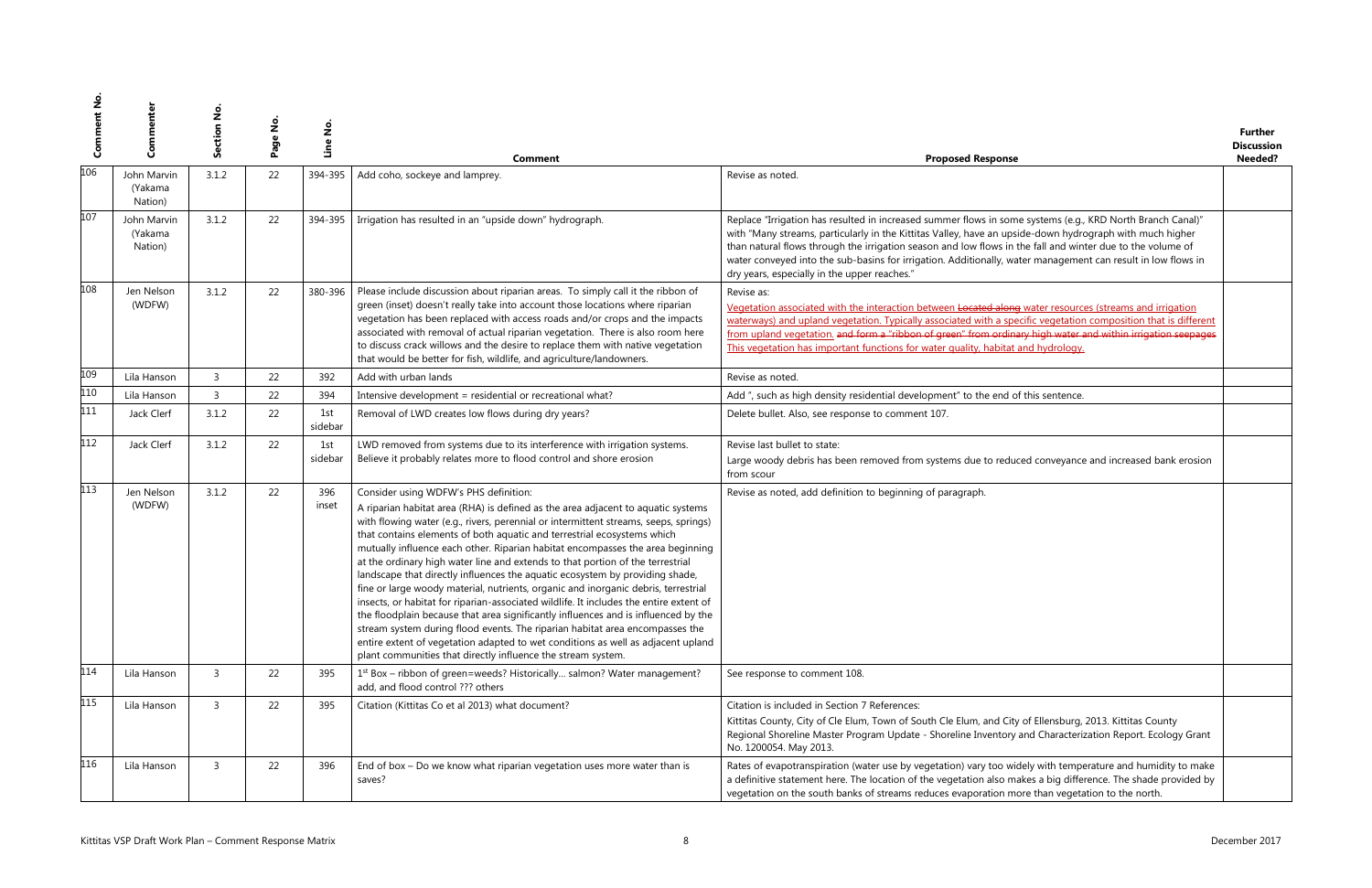| se | <b>Further</b><br><b>Discussion</b><br>Needed? |
|----|------------------------------------------------|
|    |                                                |
|    |                                                |
|    |                                                |
|    |                                                |
|    |                                                |
|    |                                                |
|    |                                                |
|    |                                                |
|    |                                                |
|    |                                                |
|    |                                                |
|    |                                                |
|    |                                                |
|    |                                                |
|    |                                                |
|    |                                                |
|    |                                                |
|    |                                                |

| ů   | Commenter                                              | Section No     | $\frac{9}{2}$<br>Page | Line No. | Comment                                                                                                                                                                                                                                                                                                                                                                                                                                                                                                                                                                                                                                                                                                                                                                                                                                                                                                             | <b>Proposed Response</b>               |               | <b>Further</b><br><b>Discussion</b><br>Needed? |
|-----|--------------------------------------------------------|----------------|-----------------------|----------|---------------------------------------------------------------------------------------------------------------------------------------------------------------------------------------------------------------------------------------------------------------------------------------------------------------------------------------------------------------------------------------------------------------------------------------------------------------------------------------------------------------------------------------------------------------------------------------------------------------------------------------------------------------------------------------------------------------------------------------------------------------------------------------------------------------------------------------------------------------------------------------------------------------------|----------------------------------------|---------------|------------------------------------------------|
| 117 | Jen Nelson<br>(WDFW)                                   | 3.1.2          | 23                    | Fig 3.3  | The distribution map should maybe include critical habitat for bull trout and<br>steelhead since they're the ESA listed species in our County. Distributions<br>conveyed on a map at this scale are not terribly useful.                                                                                                                                                                                                                                                                                                                                                                                                                                                                                                                                                                                                                                                                                            | Currently working to update maps.      |               |                                                |
| 118 | John Marvin<br>(Yakama<br>Nation)                      | 3.1.2          | 24                    |          | PHS - add reference to threatened, endangered and sensitive species.                                                                                                                                                                                                                                                                                                                                                                                                                                                                                                                                                                                                                                                                                                                                                                                                                                                | Revise as noted.                       |               |                                                |
| 119 | Kat Satnik<br>(KCWP)                                   | $\overline{3}$ | 24                    | 400      | PHS are found within 100% of ag-lands, but are mostly located in the upland<br>range community area? I don't understand what you're trying to say.                                                                                                                                                                                                                                                                                                                                                                                                                                                                                                                                                                                                                                                                                                                                                                  | Currently working to refine this data. |               |                                                |
| 120 | Jack Clerf                                             | 3.1.2          | 24                    | 401      | 100% ag land PHS/HCA. How is that?                                                                                                                                                                                                                                                                                                                                                                                                                                                                                                                                                                                                                                                                                                                                                                                                                                                                                  | Currently working to refine this data. |               |                                                |
| 121 | Jen Nelson<br>(WDFW)                                   | 3.1.2          | 24                    | 399-406  | I think it'd be useful to sit down and really look at these areas together. I think<br>we can refine these maps to make them more useful and less threatening to<br>producers. Focusing more on habitat types and less on individual species may<br>change how the maps look and may reflect how we'll actually be tracking<br>progress better than by individual species. Shrub steppe habitat is an important<br>focus, sage grouse need to be mentioned within the text and insets as they're a<br>critical keystone species for this habitat. We'd like to see the ALI and/or WA<br>connectivity linkage areas for sage grouse shown as a biodiversity area. New<br>PHS maps will reflect these areas in the relatively near future. It's also important<br>to note that rangelands provide habitat for more than just big game species just<br>as riparian areas provide habitat for more than fish/salmonids. | Currently working to refine this data. |               |                                                |
| 122 | Lila Hanson                                            | $\overline{3}$ | 24                    | 406      | Who has done the mapping of 5000 acres? Half mapped?                                                                                                                                                                                                                                                                                                                                                                                                                                                                                                                                                                                                                                                                                                                                                                                                                                                                | Currently working to refine this data. |               |                                                |
| 123 | Lila Hanson                                            | $\overline{3}$ | 24                    | 407      | Remove last sentence - statewide is not this county - implication?                                                                                                                                                                                                                                                                                                                                                                                                                                                                                                                                                                                                                                                                                                                                                                                                                                                  | Revise as noted.                       |               |                                                |
| 124 | Jen Nelson<br>(WDFW)                                   | 3.1.2          | 25                    | Fig 3.4  | Please make the sage grouse blobs much larger or convert to a corridor to<br>avoid giving out sensitive information. Our preference would be to lump into<br>shrub steppe, riparian, streams, and biodiversity corridors rather than call out<br>specific species or groups of species that are incomplete and could<br>unnecessarily alarm producers. This map also seems to include portions of<br>public lands?                                                                                                                                                                                                                                                                                                                                                                                                                                                                                                  | Currently working to update maps.      |               |                                                |
| 125 | John Marvin<br>(Yakama<br>Nation)                      | 3.1.3          | 26                    | 415      | See 10/2017 Draft CAO and associated maps. CARA will be designated.                                                                                                                                                                                                                                                                                                                                                                                                                                                                                                                                                                                                                                                                                                                                                                                                                                                 | See response to comment 52.            |               |                                                |
| 126 | Lila Hanson                                            | $\overline{3}$ | 26                    | 417      | Definition?                                                                                                                                                                                                                                                                                                                                                                                                                                                                                                                                                                                                                                                                                                                                                                                                                                                                                                         | See response to comment 52.            |               |                                                |
| 127 | Jen Nelson<br>(WDFW)                                   | 3.1.3          | 26                    | 412-418  | Strike the word "Public" as CARAs protect all drinking water. Also reference the<br>updated draft CAO and maps that reflect draft maps covering nearly the entire<br>county, including ag zones.                                                                                                                                                                                                                                                                                                                                                                                                                                                                                                                                                                                                                                                                                                                    | See response to comment 52.            |               |                                                |
| 128 | Lila Hanson                                            | $\overline{3}$ | 26                    | 419      | Why mention if no CARA? Is true to say "potentially for benefit to CARA"                                                                                                                                                                                                                                                                                                                                                                                                                                                                                                                                                                                                                                                                                                                                                                                                                                            | See response to comment 52.            |               |                                                |
| 129 | Lila Hanson                                            | $\overline{3}$ | 26                    | 420      | Figure 3-5 If there are more, how were these mapped?                                                                                                                                                                                                                                                                                                                                                                                                                                                                                                                                                                                                                                                                                                                                                                                                                                                                | See response to comment 52.            |               |                                                |
|     |                                                        |                |                       |          |                                                                                                                                                                                                                                                                                                                                                                                                                                                                                                                                                                                                                                                                                                                                                                                                                                                                                                                     |                                        |               |                                                |
|     | Kittitas VSP Draft Work Plan - Comment Response Matrix |                |                       |          |                                                                                                                                                                                                                                                                                                                                                                                                                                                                                                                                                                                                                                                                                                                                                                                                                                                                                                                     |                                        | December 2017 |                                                |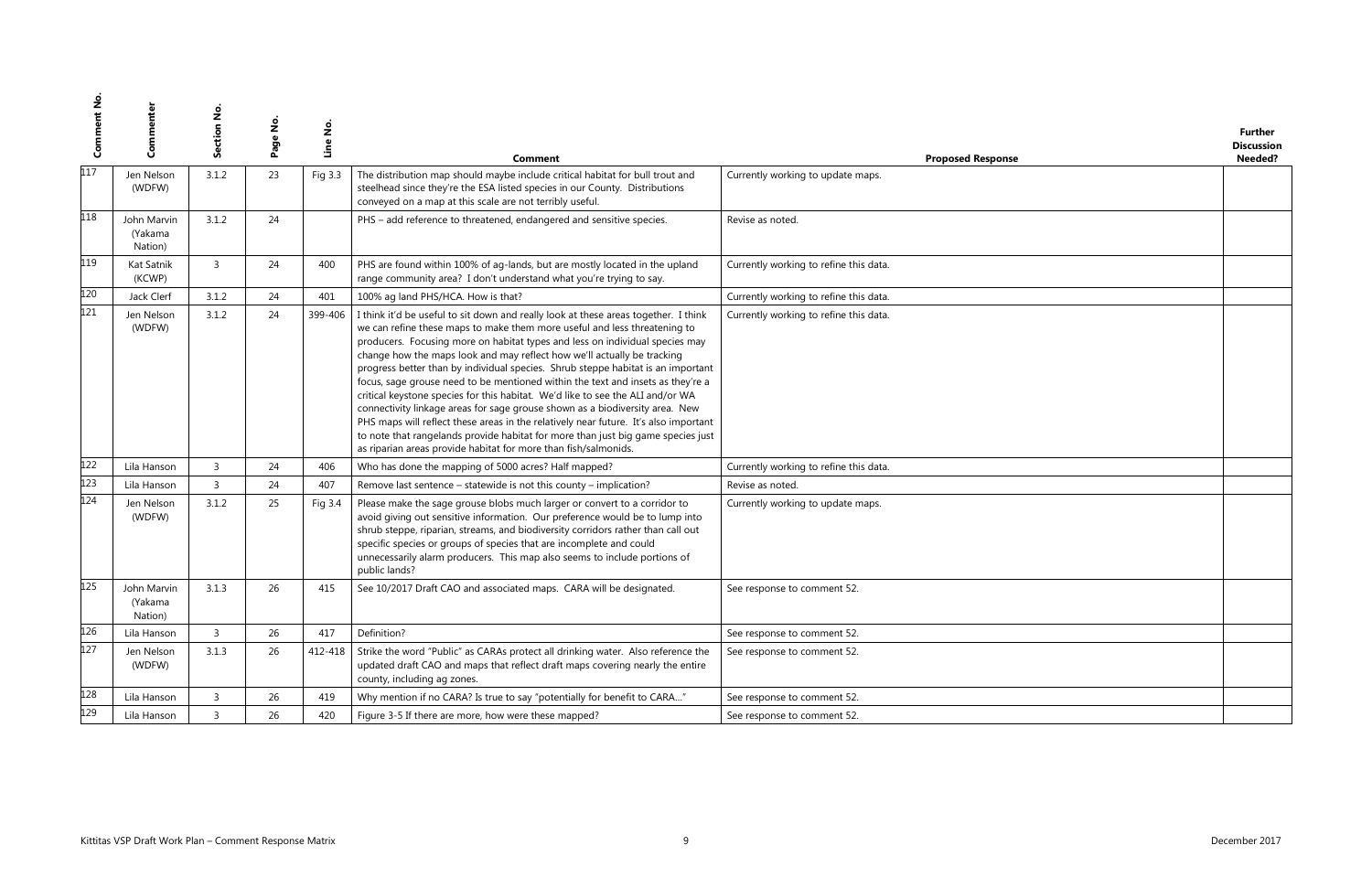|                                                                                             | <b>Further</b>    |
|---------------------------------------------------------------------------------------------|-------------------|
|                                                                                             | <b>Discussion</b> |
| se                                                                                          | Needed?           |
|                                                                                             |                   |
|                                                                                             |                   |
|                                                                                             |                   |
|                                                                                             |                   |
|                                                                                             |                   |
|                                                                                             |                   |
|                                                                                             |                   |
|                                                                                             |                   |
|                                                                                             |                   |
|                                                                                             |                   |
|                                                                                             |                   |
|                                                                                             |                   |
|                                                                                             |                   |
|                                                                                             |                   |
|                                                                                             | Y                 |
|                                                                                             | Υ                 |
| itions and any changes to indicators resulting<br>management process. Further discussion is |                   |
| эn.                                                                                         |                   |
|                                                                                             |                   |
|                                                                                             |                   |
|                                                                                             |                   |
|                                                                                             |                   |
|                                                                                             |                   |
|                                                                                             |                   |
|                                                                                             |                   |
|                                                                                             |                   |
|                                                                                             |                   |
| ents often cause damage to irrigation                                                       |                   |
|                                                                                             |                   |
|                                                                                             |                   |
|                                                                                             |                   |
|                                                                                             |                   |
| tices occur on them.                                                                        |                   |
|                                                                                             |                   |
|                                                                                             |                   |
| t included in VSP, livestock grazing on public<br>County. Grazing on public lands improves  |                   |
| l as protects conversion of private agricultural                                            |                   |
|                                                                                             |                   |
|                                                                                             |                   |
|                                                                                             |                   |
|                                                                                             |                   |
|                                                                                             |                   |
|                                                                                             |                   |

| ů   | Commenter                         | ction No.<br>မြိ | $\frac{9}{2}$<br>Page | Line No. | Comment                                                                                                                                                                                                                                                                                                                                                                                                                                                               | <b>Proposed Response</b>                                                                                                                                                                                                                                                                                                                                                                                                                                                                         | <b>Further</b><br><b>Discussion</b><br>Needed? |
|-----|-----------------------------------|------------------|-----------------------|----------|-----------------------------------------------------------------------------------------------------------------------------------------------------------------------------------------------------------------------------------------------------------------------------------------------------------------------------------------------------------------------------------------------------------------------------------------------------------------------|--------------------------------------------------------------------------------------------------------------------------------------------------------------------------------------------------------------------------------------------------------------------------------------------------------------------------------------------------------------------------------------------------------------------------------------------------------------------------------------------------|------------------------------------------------|
| 130 | Jen Nelson<br>(WDFW)              | 3.1.4            | 27                    | 422-431  | We believe this focus is too narrow for GHA; by statute, they include CMZs and<br>alluvial fans which do intersect agricultural activities. The new draft CAO has a<br>more comprehensive definition of GHAs. This critical area has the potential for<br>lots of intersections with ag as an active alluvial fan can cause major erosion on<br>a field, particularly if it's freshly tilled. This could connect directly with the ag<br>viability piece potentially. | See response to comment 52.                                                                                                                                                                                                                                                                                                                                                                                                                                                                      |                                                |
| 131 | John Marvin<br>(Yakama<br>Nation) | 3.1.4            | 27                    | 432      | See 10/2017 Draft CAO and associated maps. Geo-haz will be designated.                                                                                                                                                                                                                                                                                                                                                                                                | See response to comment 52.                                                                                                                                                                                                                                                                                                                                                                                                                                                                      |                                                |
| 132 | Lila Hanson                       | $\overline{3}$   | 27                    | 432      | Again if none, why this? Are all steep slopes "highly erodible land"?                                                                                                                                                                                                                                                                                                                                                                                                 | See response to comment 52.                                                                                                                                                                                                                                                                                                                                                                                                                                                                      |                                                |
| 133 | Jen Nelson<br>(WDFW)              | 3.1.4            | 27                    | 435      | The text states that steep slopes are mostly in rangelands, but Figure 3.6 shows<br>them mostly in Badger Pocket, within the irrigated area.                                                                                                                                                                                                                                                                                                                          | Currently working to refine this data.                                                                                                                                                                                                                                                                                                                                                                                                                                                           |                                                |
| 134 | Lila Hanson                       | $\overline{3}$   | 27                    | 437      | Landslide occurrence - often along highways and uncontrolled rivers and<br>streams                                                                                                                                                                                                                                                                                                                                                                                    | Comment noted.                                                                                                                                                                                                                                                                                                                                                                                                                                                                                   |                                                |
| 135 | Lila Hanson                       | $\overline{3}$   | 27                    | 437      | Add recreation to wildfires and overgrazing?                                                                                                                                                                                                                                                                                                                                                                                                                          | Need to clarify what type of recreation is being referred to here.                                                                                                                                                                                                                                                                                                                                                                                                                               | Y                                              |
| 136 | John Marvin<br>(Yakama<br>Nation) | 3.1.5            | 29                    | 441      | Effects of climate change on floodplains? Protecting and restoring floodplains<br>mitigation for climate change consistent with BAS.                                                                                                                                                                                                                                                                                                                                  | Climate change would be considered a change in baseline conditions and any changes to indicators resulting<br>from climate change would be addressed through the adaptive management process. Further discussion is<br>needed on how to incorporate climate change into the Work Plan.                                                                                                                                                                                                           | Y                                              |
| 137 | Lila Hanson                       | $\overline{3}$   | 29                    | 447      | How many farms are included in this? One of every 4?                                                                                                                                                                                                                                                                                                                                                                                                                  | We do not have data to provide this level of detail.                                                                                                                                                                                                                                                                                                                                                                                                                                             |                                                |
| 138 | John Marvin<br>(Yakama<br>Nation) | 3.1.5            | 29                    | 450      | County is currently working on new FEMA maps.                                                                                                                                                                                                                                                                                                                                                                                                                         | Revise to reflect this update.                                                                                                                                                                                                                                                                                                                                                                                                                                                                   |                                                |
| 139 | Jen Nelson<br>(WDFW)              | 3.1.4            | 29                    | 450      | A major update to the FEMA maps is currently underway.                                                                                                                                                                                                                                                                                                                                                                                                                | Revise to reflect this update.                                                                                                                                                                                                                                                                                                                                                                                                                                                                   |                                                |
| 140 | Jen Nelson<br>(WDFW)              | 3.1.4            | 29                    | inset    | Typos: Cle Elum River, Manastash Creek. It's also worth mentioning here how<br>the irrigation conveyance infrastructure (canals, ditches, laterals, etc.) also<br>convey floodwaters.                                                                                                                                                                                                                                                                                 | Revise typos as noted.<br>Add bullet:<br>Irrigation canals can also convey floodwaters. However, these events often cause damage to irrigation<br>systems, which is an issue for agricultural viability.                                                                                                                                                                                                                                                                                         |                                                |
| 141 | Lila Hanson                       | $\overline{3}$   | 29                    | 452      | Is Cle Elum River misspelled in box above - typo?                                                                                                                                                                                                                                                                                                                                                                                                                     | Revise as noted.                                                                                                                                                                                                                                                                                                                                                                                                                                                                                 |                                                |
| 142 | Kat Satnik<br>(KCWP)              | $\overline{3}$   | 29                    | 450      | Much needed changes                                                                                                                                                                                                                                                                                                                                                                                                                                                   | Comment noted.                                                                                                                                                                                                                                                                                                                                                                                                                                                                                   |                                                |
| 143 | Jen Nelson<br>(WDFW)              | 3.2              | 31                    |          | Where do working public lands come into play? WDFW (and WDNR) has<br>worked hard to continue grazing in many locations and I'd think this fits into the<br>Ag viability section? Also could be incorporated into the description of the TCF                                                                                                                                                                                                                           | Public lands are not included in the VSP even if agricultural practices occur on them.<br>Add on line 492:<br>Although agricultural activities occurring on public lands are not included in VSP, livestock grazing on public<br>lands is an important component of agricultural viability in the County. Grazing on public lands improves<br>habitat conditions for wildlife species, such as mule deer, as well as protects conversion of private agricultural<br>lands to meet grazing needs. |                                                |
| 144 | Lila Hanson                       | $\overline{3}$   | 31                    | 467      | Can this table include "Asset Protection" as a concept with ability to acquire<br>operating farms - and retention of rest of farm ownership as "details" - also<br>processing facilities as a detail under infrastructure - also include lifestyle as<br>element of viability                                                                                                                                                                                         | Revise as noted.                                                                                                                                                                                                                                                                                                                                                                                                                                                                                 |                                                |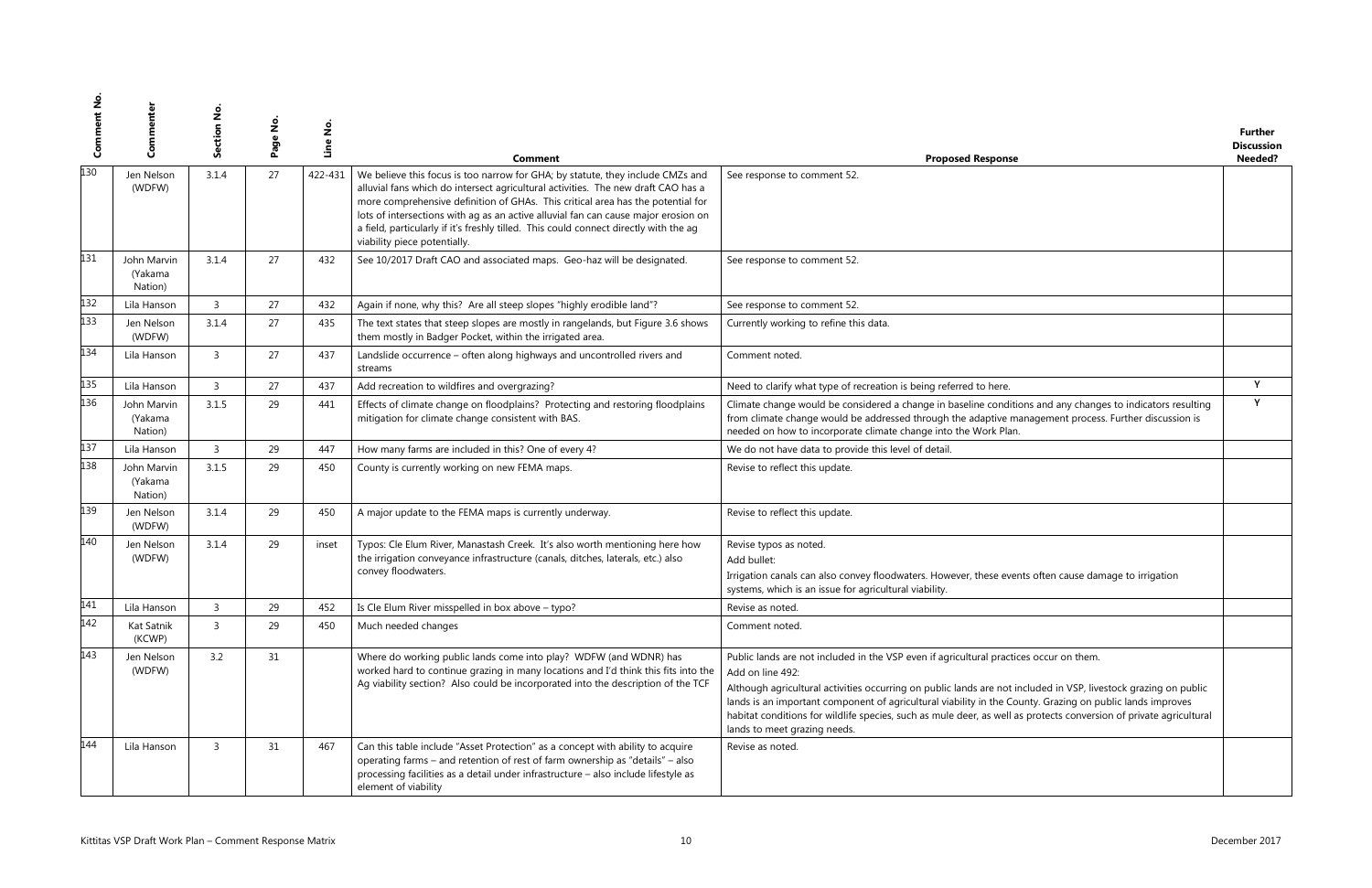| se                                                                                                                           | <b>Further</b><br><b>Discussion</b><br>Needed? |
|------------------------------------------------------------------------------------------------------------------------------|------------------------------------------------|
|                                                                                                                              |                                                |
| nplementation of new agricultural practices<br>farms. Agriculture producers are not forced                                   |                                                |
|                                                                                                                              |                                                |
| tion.                                                                                                                        |                                                |
|                                                                                                                              |                                                |
|                                                                                                                              |                                                |
|                                                                                                                              |                                                |
| practices including those completed outside<br>County.                                                                       |                                                |
| I VSP. Individual Farm Plans are not required<br>nip practices to the VSP Coordinator (KCCD) to<br>dship practices on farms. |                                                |
| ribed in Section 3 in the "Characteristics and                                                                               |                                                |
| bility of all aquatic organisms that use streams<br>any other aquatic species which rely on in                               |                                                |
|                                                                                                                              |                                                |
| s serving the County such as food-processing                                                                                 |                                                |
|                                                                                                                              |                                                |
|                                                                                                                              |                                                |
| ested areas.                                                                                                                 |                                                |
| strict provided KCCD with information on the                                                                                 |                                                |

| ပိ  | Commenter                                              | Section No     | $\frac{1}{2}$<br>Page | Line No. | Comment                                                                                                                                                                                               | <b>Proposed Response</b>                                                                                                                                                                                                                                                                                                  | Further<br><b>Discussion</b><br>Needed? |
|-----|--------------------------------------------------------|----------------|-----------------------|----------|-------------------------------------------------------------------------------------------------------------------------------------------------------------------------------------------------------|---------------------------------------------------------------------------------------------------------------------------------------------------------------------------------------------------------------------------------------------------------------------------------------------------------------------------|-----------------------------------------|
| 145 | Lila Hanson                                            | $\overline{3}$ | 32                    | 481      | New technology is often too expensive for many small farms                                                                                                                                            | Comment noted.                                                                                                                                                                                                                                                                                                            |                                         |
| 146 | Lila Hanson                                            | 3              | 32                    | 486      | Under incentives, does "measures" mean sacrifices? Should it say so?                                                                                                                                  | This is referring to grants or other programs that help pay for implementation of new agricultural practices<br>such as sprinkler systems which have a benefit to the viability of farms. Agriculture producers are not forced<br>to participate in incentive programs.                                                   |                                         |
| 147 | Lila Hanson                                            | $\overline{3}$ | 33                    | 489      | Nearness to "Imperial City" a factor (may not be unique) raises costs, restrictions<br>and regulations, destroys lifestyle, loses local control, promotes invasive species<br>$-$ on and on           | Add to Threats:<br>• Increased cost of living<br>• Invasive species                                                                                                                                                                                                                                                       |                                         |
| 148 | Lila Hanson                                            | 4              | 34                    | 505      | Linking Kittitas County with the entire state implies something - what?                                                                                                                               | Remove reference to "Washington State" to avoid misinterpretation.                                                                                                                                                                                                                                                        |                                         |
| 149 | Lila Hanson                                            | $\overline{4}$ | 34                    | 510      | Include "control weeds"                                                                                                                                                                               | Revise as noted.                                                                                                                                                                                                                                                                                                          |                                         |
| 150 | Heather<br>Kosaka<br>(Ecology)                         | 4.1            | 35                    | 528      | Change "It is important to consider implementing a suite of farming practices in<br>order develop" To "It is important to consider implementing a suite of farming<br>practices in order to develop." | Revise as noted.                                                                                                                                                                                                                                                                                                          |                                         |
| 151 | Kat Satnik<br>(KCWP)                                   | $\overline{4}$ | 35                    | 530      | Viability with implementation                                                                                                                                                                         | Revise as noted.                                                                                                                                                                                                                                                                                                          |                                         |
| 152 | Heather<br>Kosaka<br>(Ecology)                         | 4.1            | 35                    | 537      | Unsure how all the pop up boxes relate to each other or to the Section.                                                                                                                               | They provide information on how to take credit for stewardship practices including those completed outside<br>of funded programs and examples of a common practice in the County.                                                                                                                                         |                                         |
| 153 | Lila Hanson                                            | $\overline{4}$ | 35                    | 540      | And vice versa? - also does this mean no farm plan required?                                                                                                                                          | Participation in funded programs are considered participation in VSP. Individual Farm Plans are not required<br>to participate in VSP; however, producers must report stewardship practices to the VSP Coordinator (KCCD) to<br>be a VSP participant. The VSP Checklist is used to report stewardship practices on farms. |                                         |
| 154 | Heather<br>Kosaka<br>(Ecology)                         | 4.1            | 36                    | 543      | Suggest linking "critical area functions" to critical areas.                                                                                                                                          | The link between critical area functions and critical areas is described in Section 3 in the "Characteristics and<br>Functions" sub-section for each critical area.                                                                                                                                                       |                                         |
| 155 | Heather<br>Kosaka<br>(Ecology)                         | 4.1            | 36                    | 543      | Define "Aquatic Organism Passage" (i.e. anadromous fish, excluding<br>amphibians.)                                                                                                                    | Add note to table:<br>Aquatic organism passage includes practices that improve the ability of all aquatic organisms that use streams<br>for migration. This includes anadromous fish, resident fish, and any other aquatic species which rely on in<br>stream passage.                                                    |                                         |
| 156 | Kat Satnik<br>(KCWP)                                   | $\overline{4}$ | 37                    | 548      | Remove comma                                                                                                                                                                                          | Revise as noted.                                                                                                                                                                                                                                                                                                          |                                         |
| 157 | Lila Hanson                                            | $\overline{4}$ | 37                    | 551      | Define "private sector" (including in Section 6.4.2)                                                                                                                                                  | Add as footnote:<br>Private-sector activities include agri-businesses and associations serving the County such as food-processing<br>companies, certified crop consultants, and agri-businesses.                                                                                                                          |                                         |
| 158 | Justin Bezold<br>(TU)                                  | $\overline{4}$ | 37                    | 553-555  | The sentence may provide a reader more benefit if moved after the paragraph<br>currently ending on line 579.                                                                                          | Revise as noted.                                                                                                                                                                                                                                                                                                          |                                         |
| 159 | Kat Satnik<br>(KCWP)                                   | $\overline{4}$ | 37                    | 564      | Management systems, stock watering                                                                                                                                                                    | Add comma as suggested.                                                                                                                                                                                                                                                                                                   |                                         |
| 160 | John Marvin<br>(Yakama<br>Nation)                      | 4.2.1          | 39                    |          | Table 4-3 - Forest Stand and tree/shrub pruning?                                                                                                                                                      | Remove practice from table, it is not applicable to grazing in forested areas.                                                                                                                                                                                                                                            |                                         |
| 161 | Kat Satnik<br>(KCWP)                                   | $\overline{4}$ | 39                    | 603      | Grant County? Should this be Kittitas County?                                                                                                                                                         | This should be Grant County. The Grant County Conservation District provided KCCD with information on the<br>NRCS practices implemented in Kittitas County.                                                                                                                                                               |                                         |
|     | Kittitas VSP Draft Work Plan - Comment Response Matrix |                |                       |          | 11                                                                                                                                                                                                    |                                                                                                                                                                                                                                                                                                                           | December 2017                           |